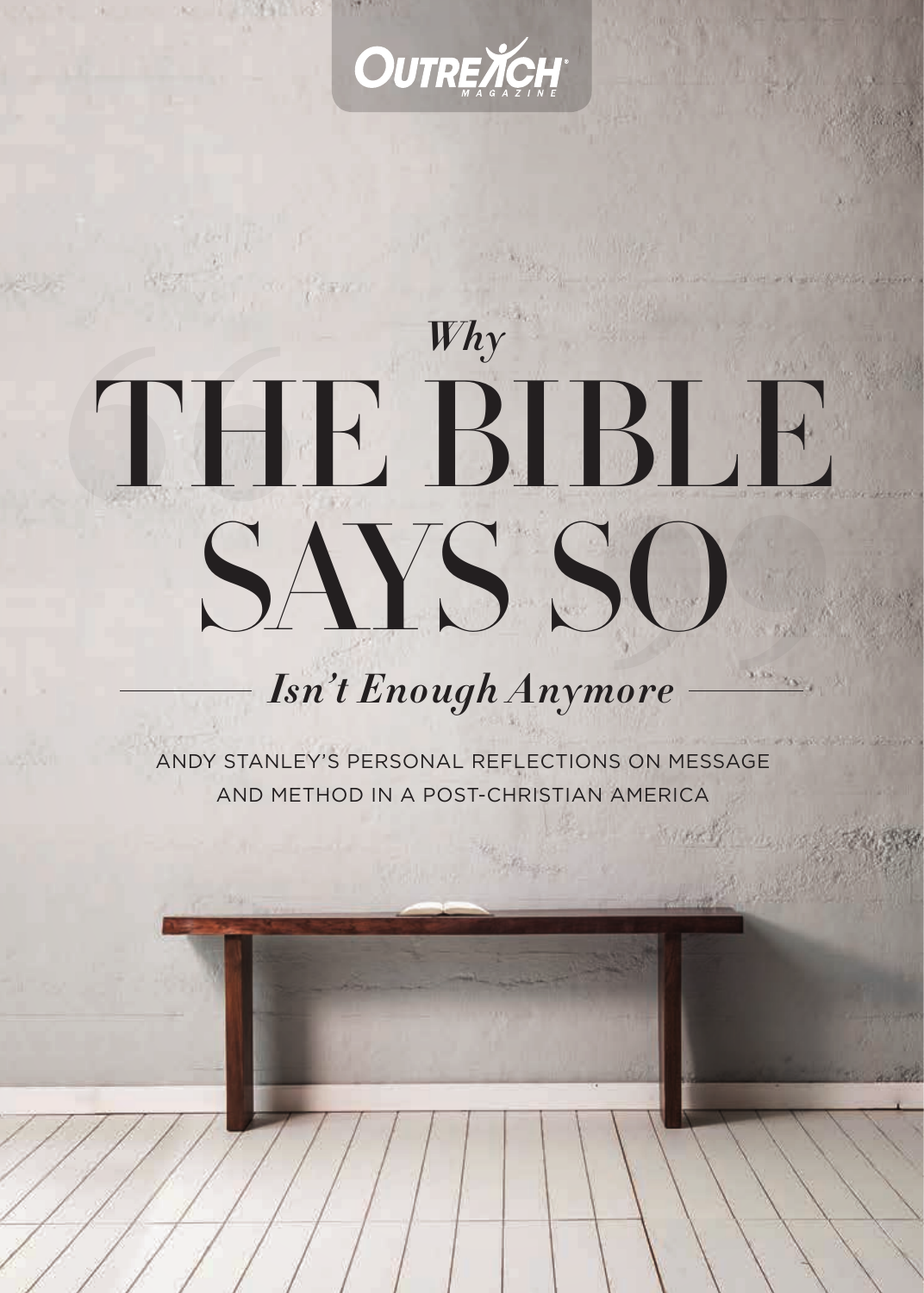

First, the elephant in the room. I believe the Bible is without error in everything it affirms. I believe what the Bible says is true, is true. Neither of those statements is original. I learned the first one from [Dr. Norman L. Geisler](http://normangeisler.com/) and the second one from the late Dr. Charles C. Ryrie. I was fortunate enough to study under both of these distinguished scholars. But long before I made the acquaintance of either, I was already convinced of the infallibility of the Scriptures. I was convinced for the same reason the late Dr. E.V. Hill was convinced. During our commencement address, he held up his big, black, well-worn, leather preaching Bible and declared loud and proud, "I believe the Bible is the inerrant, infallible, unchanging Word of God. And the reason I believe … is my momma told me!"

My momma told me too.

So did my daddy.

In fact, while studying for my Th.M., my daddy, Dr. Charles F. Stanley, was embroiled in a battle for the soul of the Southern Baptist Convention (SBC). At stake was the Bible. He and a handful of other influential SBC conservatives worked tirelessly to rescue the convention from an academic stream that threatened to undermine the convention's long-standing commitment to the infallibility of the Bible. In the end, they were successful. All that to say, the integrity of the Bible is neither a purely academic nor an emotionally neutral topic for me.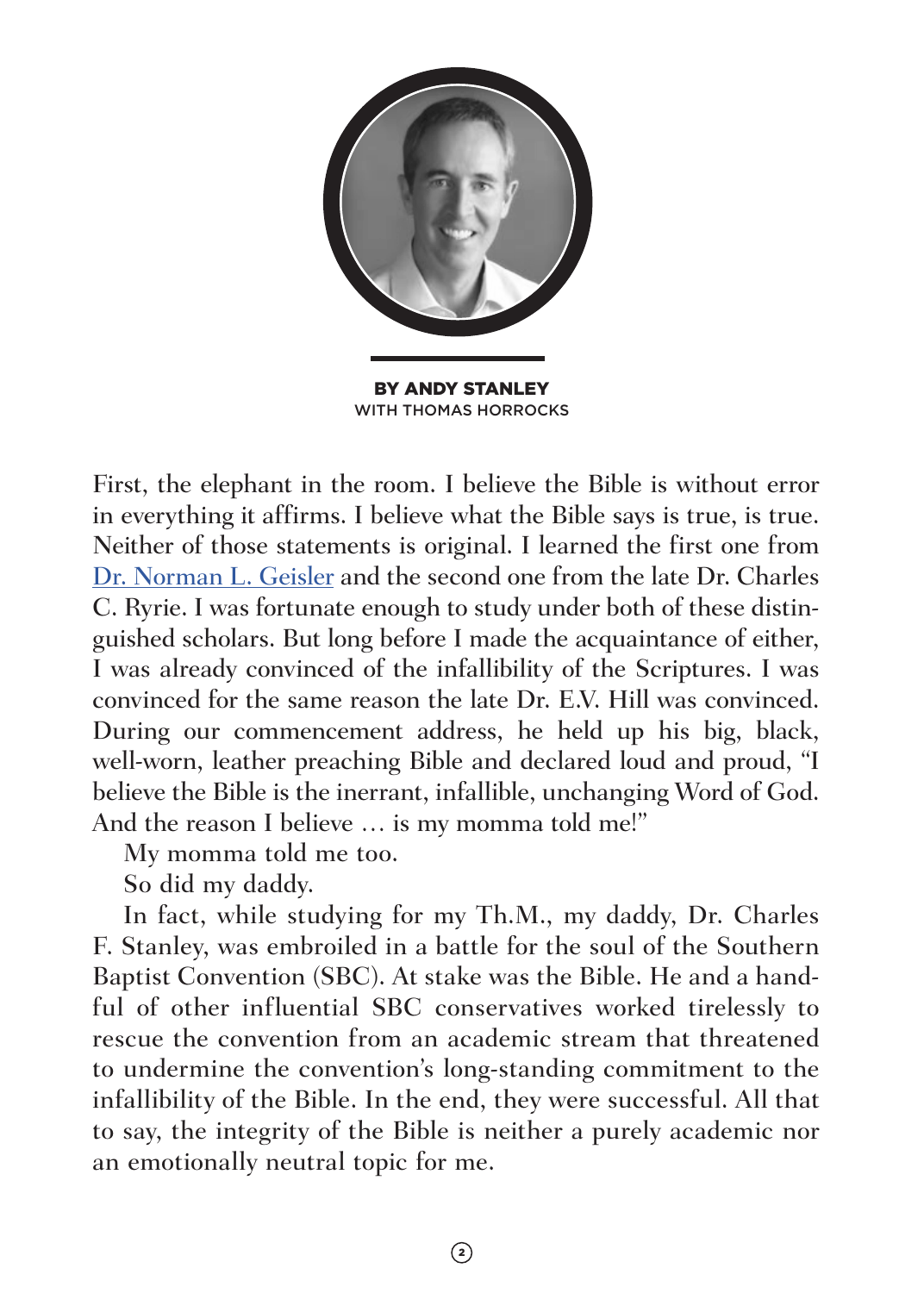### **Big Guns**

While Charles Ryrie will always be remembered for his groundbreaking study Bible, Norman Geisler will be remembered for his participation in the development of [The Chicago Statement](http://www.bible-researcher.com/chicago1.html)  [on Biblical Inerrancy](http://www.bible-researcher.com/chicago1.html). The statement was produced in 1978 at an international summit of evangelical leaders. It was signed by nearly 300 scholars, including James Boice, John Gerstner, Carl F. H. Henry, Harold Lindsell, John Warwick Montgomery,

J.I. Packer, Earl Radmacher, Francis Schaeffer, R.C. Sproul and, of course, Dr. Geisler. Following the conference, Dr. Geisler was asked to edit for publication the 14 papers presented at the conference. Topics included Christ's view of Scripture, alleged errors and discrepancies, the human authorship of inspired Scripture, philosophical presuppositions of biblical errancy and more. Two years later, the collection was published under the title *[Inerrancy](https://www.amazon.com/Inerrancy-Norman-L-Geisler/dp/0310392810/ref=as_li_ss_tl?ie=UTF8&linkCode=sl1&tag=outremagaz-20&linkId=a056e2e7360a64e684d551eb8004c5da)*.

That was my textbook.

Dr. Geisler was my professor.

He called a couple of weeks ago

to check on me. He's 84. I haven't talked to him in years. "Andy," he said, "folks are giving you a hard time. I understand what you were saying." He was referencing a message titled "The Bible [Told Me So"](http://whoneedsgod.com/message-gallery/2016/9/1/who-needs-god-part-3) that caused more than a few to question my view of Scripture and my understanding of how the canon came to be. The message was part of a six-part series titled *[Who Needs God.](http://whoneedsgod.com/)* The target audience was the increasing number of millennials who grew up in church but outgrew their faith.

More on that later.

"Andy," he said, "I understand what you are saying but not

IN A CULTURE THAT  $\begin{array}{c}\n66 \\
T \cup \n\end{array}$ HAD HIGH REGARD FOR THE BIBLE, THE TRADITIONAL APPROACH HELD ITS OWN. THOSE DAYS ARE OVER. THEY'VE BEEN OVER FOR A LONG TIME.

### "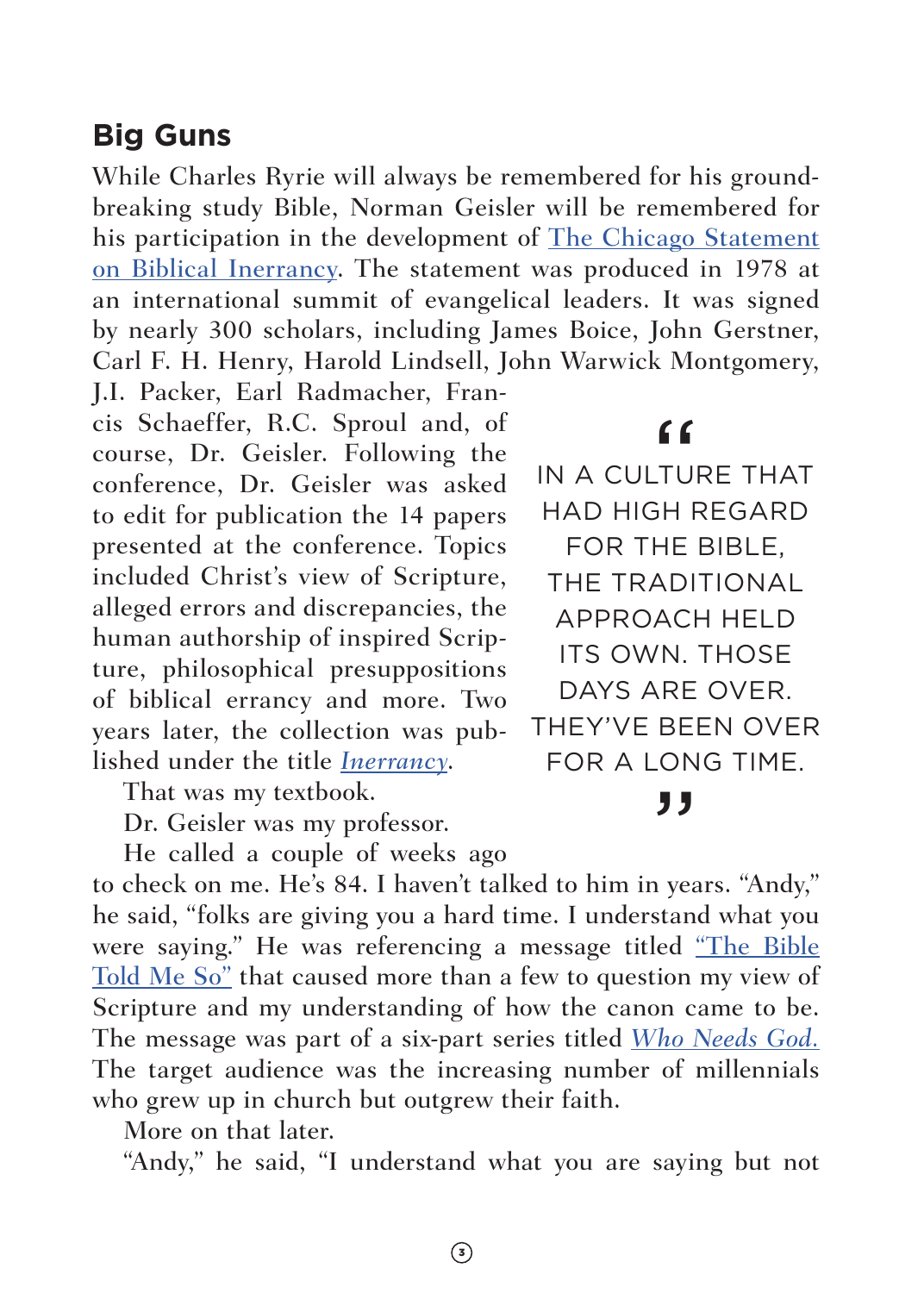everybody does. You need to put something in print so *they* know you hold to inerrancy." I assured him I would. But I also assured him the *they* he referred to wouldn't change their opinion because I've been in this long enough to know my take on inerrancy is not really the issue. He laughed. "I know, but you need to put it in print anyway."

### **So Here We Are**

I love that man. In seminary we called him Stormin' Norman. I remember walking out of class after his final Apologetics 101 lecture, staring up into a clear Texas sky and whispering a short prayer: "I've always believed … but now I know." He began the semester with the premise, *"Something exists."* From there he built an argument for the existence of God, miracles, the historical reliability of the New Testament documents, the resurrection and finally the infallibility of the Old Testament based on Jesus' statements regarding the Hebrew Scriptures. It was life changing. I've been drawing from that well for over 30 years. So when I read about and hear about my incoherent view of Scripture, my liberal leanings, how embarrassed my father must be, I smile and think, *You have no idea*. So for anyone out there who is still a bit suspicious, I affirm The Chicago Statement on Biblical Inerrancy. Heck, I studied under the man who co-authored the whole thing.

### **Methodology and Theology**

The confusion related to my most recent series stems more from methodology than theology. Two things in particular. First, I preach without notes. In my quest for an engaging presentation, I sometimes sacrifice precision. Sometimes I'm more precise at the 11:00 a.m. service than at the 9:00 a.m. By the time the 4:30 p.m. service rolls around, I usually have my act together. Usually. A second technique that is sometimes confusing for the occasional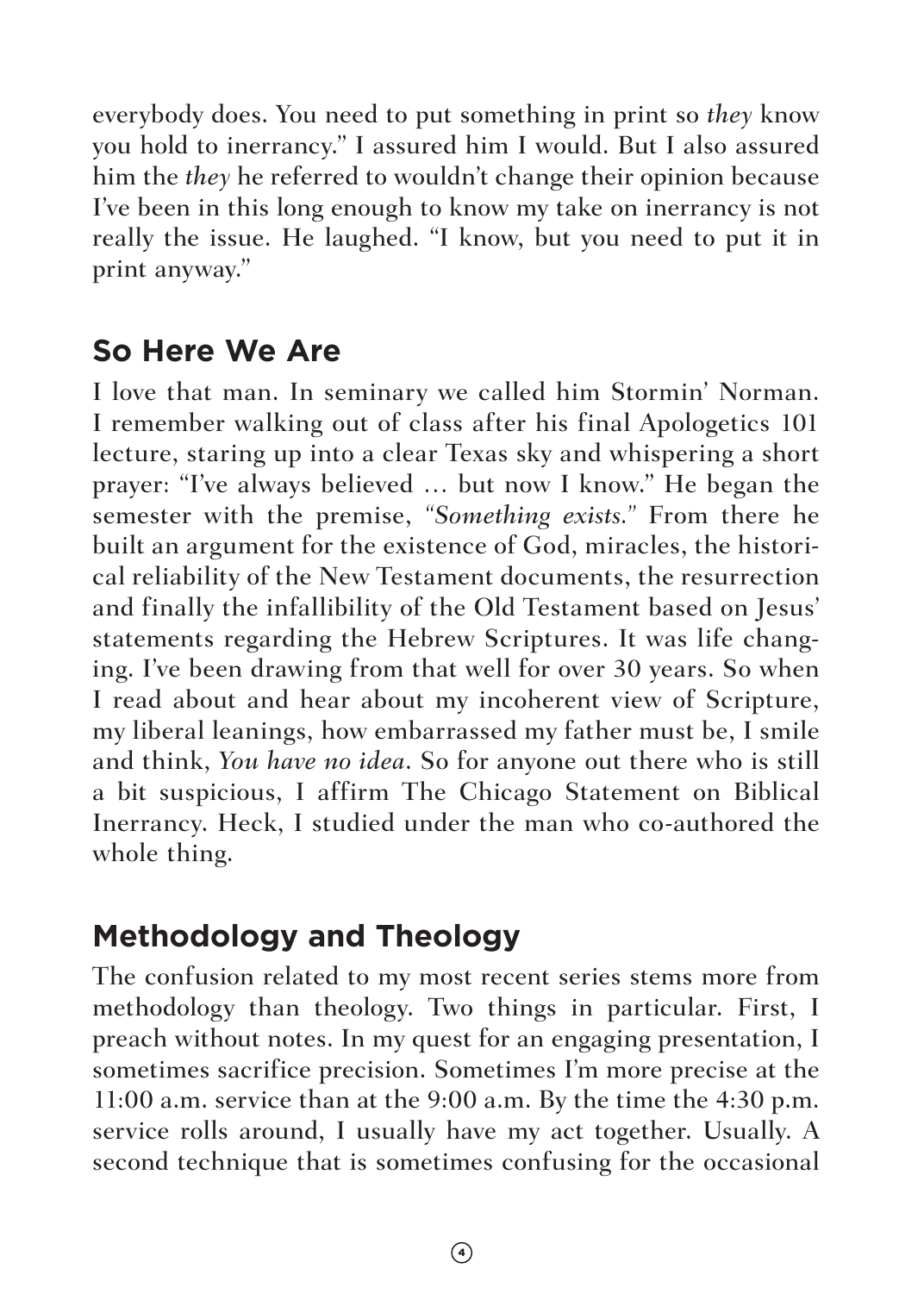viewer is my habit of saying what I suspect skeptics are thinking about something I'm saying. In my effort to state their assumptions, I sometimes sound as if I *share* their assumptions. Similarly, I look for opportunities to *affirm* an unbeliever's assumptions. I say things like, "I don't blame you a bit for thinking that way." For listeners accustomed to preachers taking every opportunity to correct, chastise and reprimand unbelievers, my approach is confusing. But for the father whose 23-year-old son agreed to give church one more chance … well … folks like that hug my neck and send me gift cards.

During "The Bible Told Me So," I wanted educated, dechurched millennials to know that I knew that those who supposedly know everything are convinced there was no worldwide flood or Hebrew migration from Egypt. While addressing them directly, I gave them the benefit of the doubt to make the following point: *Even if those events never occurred, it does nothing to undermine the evidence supporting the resurrection of Jesus and thus the claims he made about himself.* And yes, as noted above, I know Jesus made claims about the Jewish Scriptures. But this was one sermon in a series of six … I hadn't gotten to that yet.

 As I explain in *Deep and Wide* and *Communicating for a Change*, I approach a message series like a single, two- or threehour message divided into four or five parts. I'm comfortable with tension, unanswered questions and leaving people hanging. Not everybody is.

But to recap, yes, I believe the Bible is without error in everything it affirms. Yes, my approach to preaching is not traditional. Yes, my approach at times leaves those outside our local congregations wondering if I'm still an evangelical. So in light of all that, along with the fact that here I am once again having to explain myself, shouldn't I consider changing my approach?

No.

Actually, I would like you to consider changing yours.

Here's why.

The world has changed.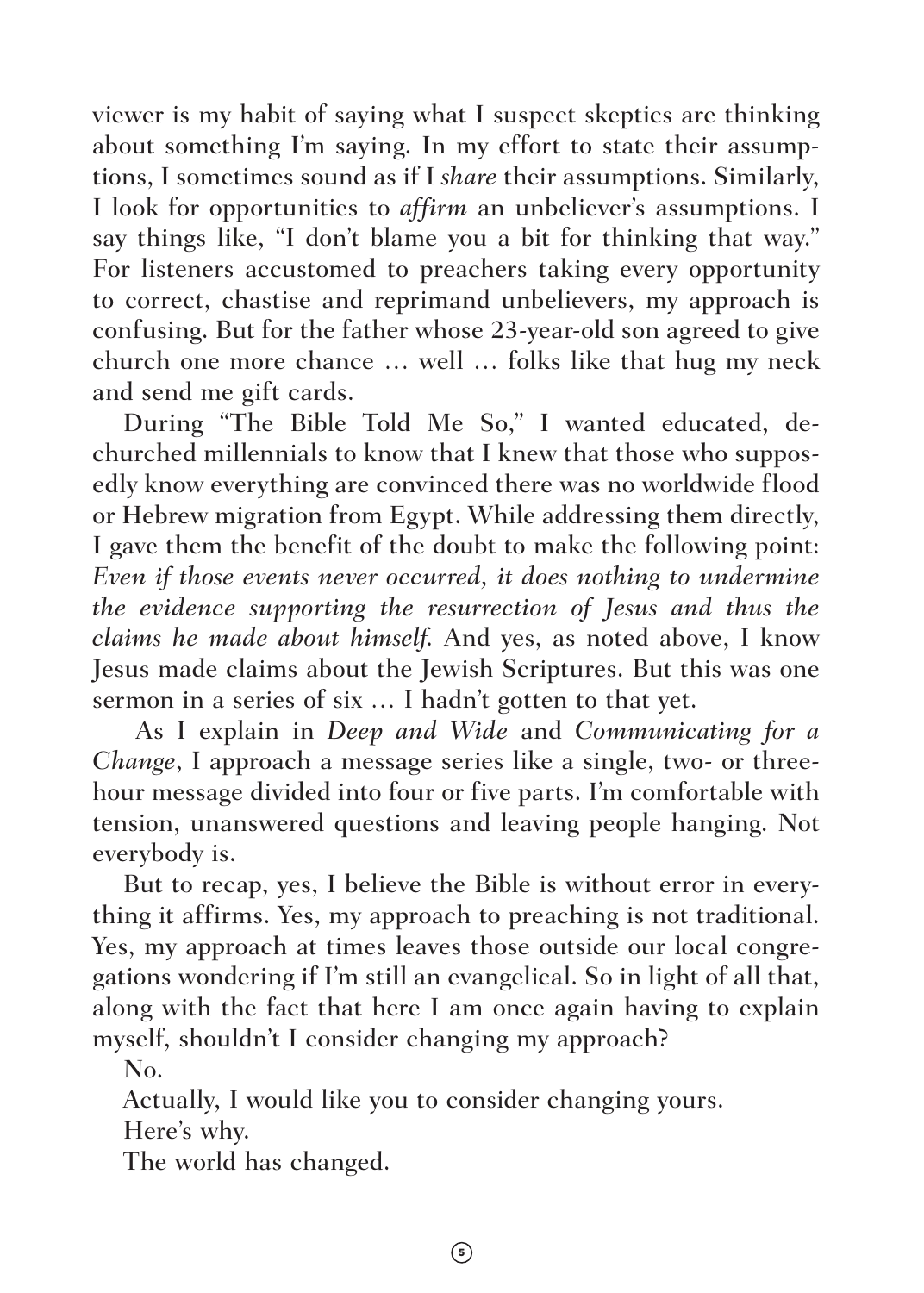The approach most of us inherited doesn't work anymore. Actually, it's never worked all that well. In a culture that had high regard for the Bible, the traditional approach held its own. Those days are over. They've been over for a long time. If you think I'm using culture as an excuse to maintain a flawed hermeneutical approach, consider this.

In 2015, I took seven staff members to Nashville to attend the Ethics & Religious Liberty Commission conference on "Homosexuality and the Future of Marriage." In the opening session, Dr. Al Mohler, president of the Southern Baptist Theological Seminary, made a comment that took my breath away. Nobody else in the room seemed the least bit bothered. I wrote it down and then went

back and listened to the session again online to make sure I heard correctly. Speaking specifically about Southern Baptist churches, he stated:

*"The vast majority of people who've ever been baptized by our people are our own offspring. We've never been very evangelistic in terms of people who weren't those to whom we gave birth."*

Seriously? The SBC has never been evangelistic beyond people to whom they gave birth? If that's the case, and he should know, it seems to me my friends in the SBC, along with church networks everywhere that embrace a similar approach, need to me my friends in the SBC, along with<br>
church networks everywhere that<br>
embrace a similar approach, need to<br>
hit pause and rethink things. Perhaps everything. Not their view

AS I TELL LEADERS  $\begin{array}{c}\n66 \\
L \\
L\n\end{array}$ ALL THE TIME, 'MARRY YOUR MISSION; DATE YOUR MODEL.' YOUR PREACHING AND TEACHING MODEL IS JUST THAT—A MODEL. IT MAY BE TIME TO BREAK UP.

of Scripture. But perhaps their approach to talking about Scripture. More specifically, their approach to talking about Scripture in a culture that doesn't take the Bible seriously anymore.

Eight years ago I shifted my approach. I didn't announce it. I just did it. The results have been remarkable. You may not like my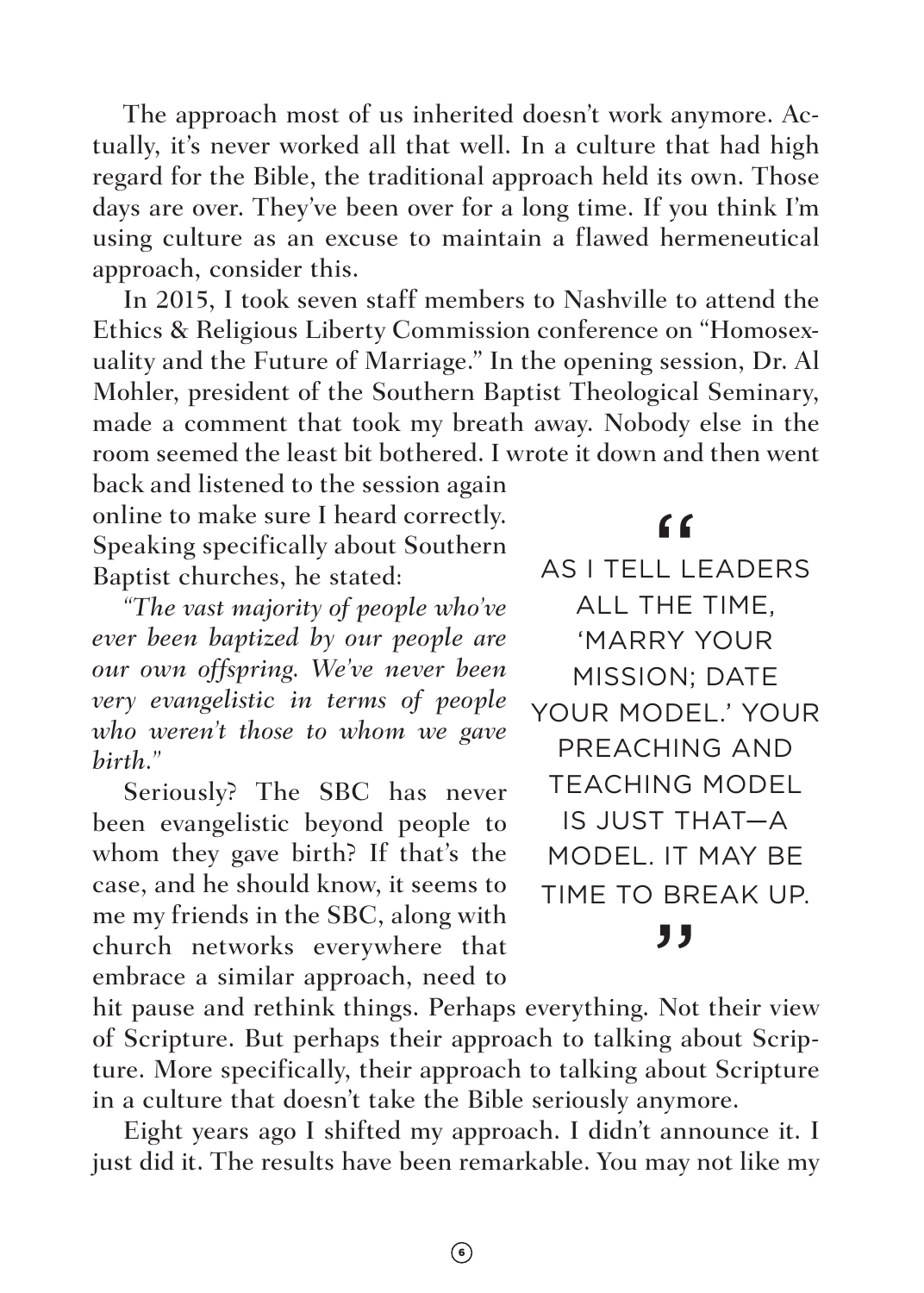approach. That's fine. I just hope you don't stick with an approach you inherited because it's comfortable. As I tell leaders all the time, "Marry your mission; date your model." Your preaching and teaching model is just that—a model.

It may be time to break up.

### **It's Worse Than We Thought**

It's no secret the religious landscape in America has shifted. Fewer and fewer Americans are self-identifying as Christians, while more and more are identifying as religiously unaffiliated. As you've heard by now, this group has been nicknamed the "nones" because they checked "none of the above" on religious affiliation surveys. According to Pew Research Center's 2014 Religious Landscape Study, nearly one quarter of Americans claim no religious affiliation, representing a 7-point jump in just seven years. Young Americans are more likely to be religiously unaffiliated than older Americans with millennials comprising 44 percent of the nones. Millennial nones are walking away from the faith they grew up with, the faith of their parents, in record numbers.<sup>1</sup> Surveys, podcasts and blogs leave one with the distinct impression that the version of faith this generation grew up with left them unprepared for the rigors and questions of academia and adulthood. This is especially true for those who pursue education beyond high school. The dechurched who grew up in church exit because they find the version of Christianity they've grown up with unconvincing, uninspiring and irrelevant.

It's important to recognize that millennials don't perceive their understanding of Christianity as a version of anything. For them, their version is the only version. The version of Christianity they were raised on is Christianity. More and more find their version of faith ill-suited for the undeniable realities, both scientific and sociological, of the world in which they find themselves. If we're going to reach the unchurched, underchurched, dechurched, and postchurched with the gospel in a culture that's trending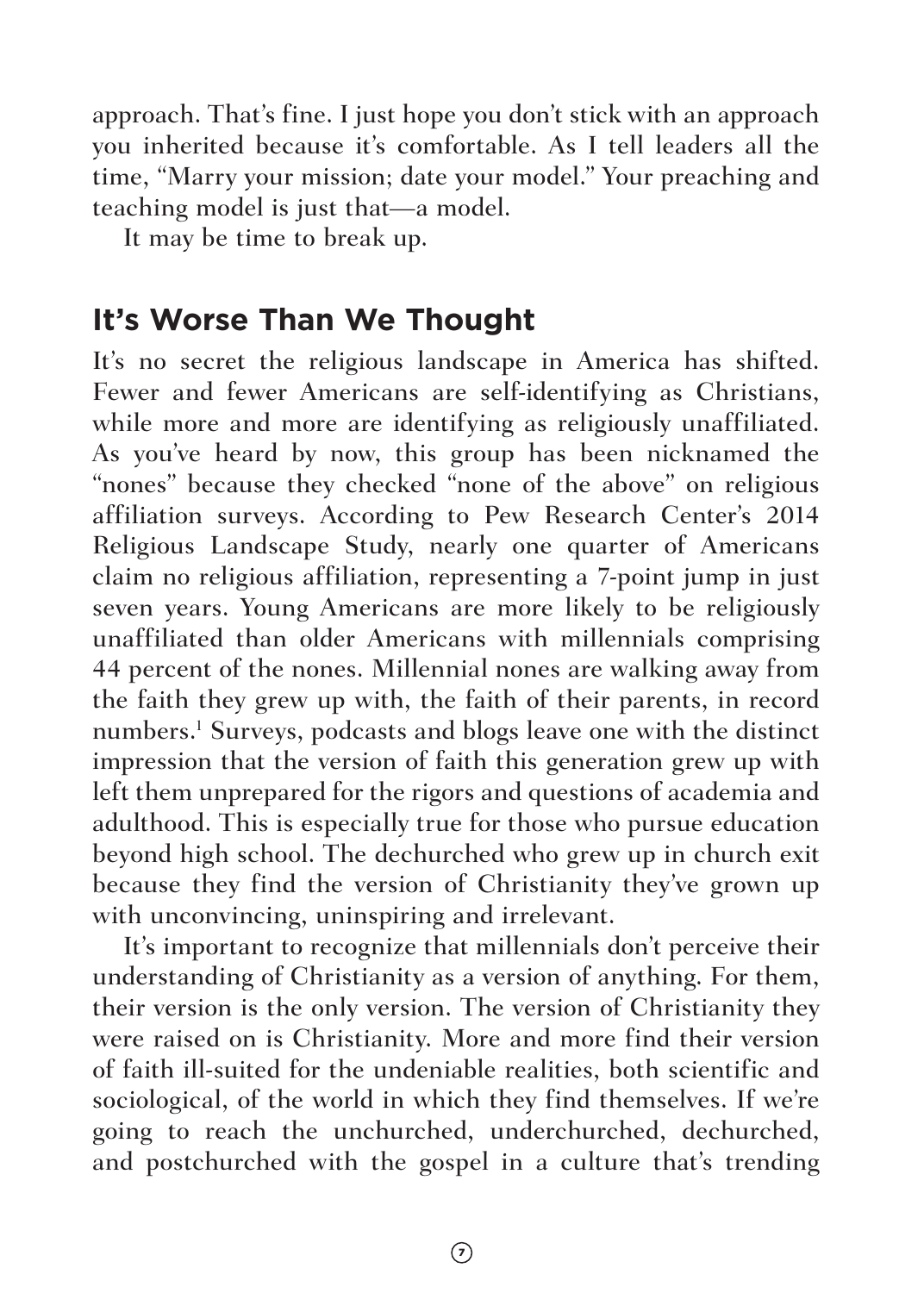post-Christian, we must rethink our *approach*. Changing times call for changing approaches in order to accomplish our unchanging mission of making disciples.

But first another word or two about those looking for the back door.

### **Post-Christian**

According to the 2014 Religious Landscape Study referenced earlier, nones represent nearly 23 percent of Americans. Think about that … 23 percent. That's just under 56 million people. Chances are, you are related to a none or two. You certainly know a few.

You've baptized some. You probably drove a few to camp. You gave some current nones their first Bibles. You know their parents—their heartbroken, disappointed, frightened parents.

We've been told for decades that we live in a postmodern culture. While we struggle to define the term itself, few of us would disagree with the assessment. And if we're honest, even fewer of us have adjusted our ministry approaches to compensate for this reality. But here's something we can all get our heads around. We are now a post-Christian culture. One distinctive feature of postmodernism is its rejection of uniformitarianism, the ive feature of postmodernism is its<br>rejection of uniformitarianism, the<br>insistence that there is only one right way of thinking and behav-

I'M NOT  $^{\bullet}$ DISCOURAGED. FOR ONE REASON, THE ORIGINAL VERSION OF OUR FAITH WAS EXTRAORDINARILY ROBUST. ONCE UPON A TIME OUR FAITH WAS STRONGER THAN ROMAN STEEL AND TOUGHER THAN ROMAN NAILS.

ing.2 Post-Christian takes that to a frightening new level. Former *National Review* editor John O'Sullivan provides the following helpful definition of post-Christianity: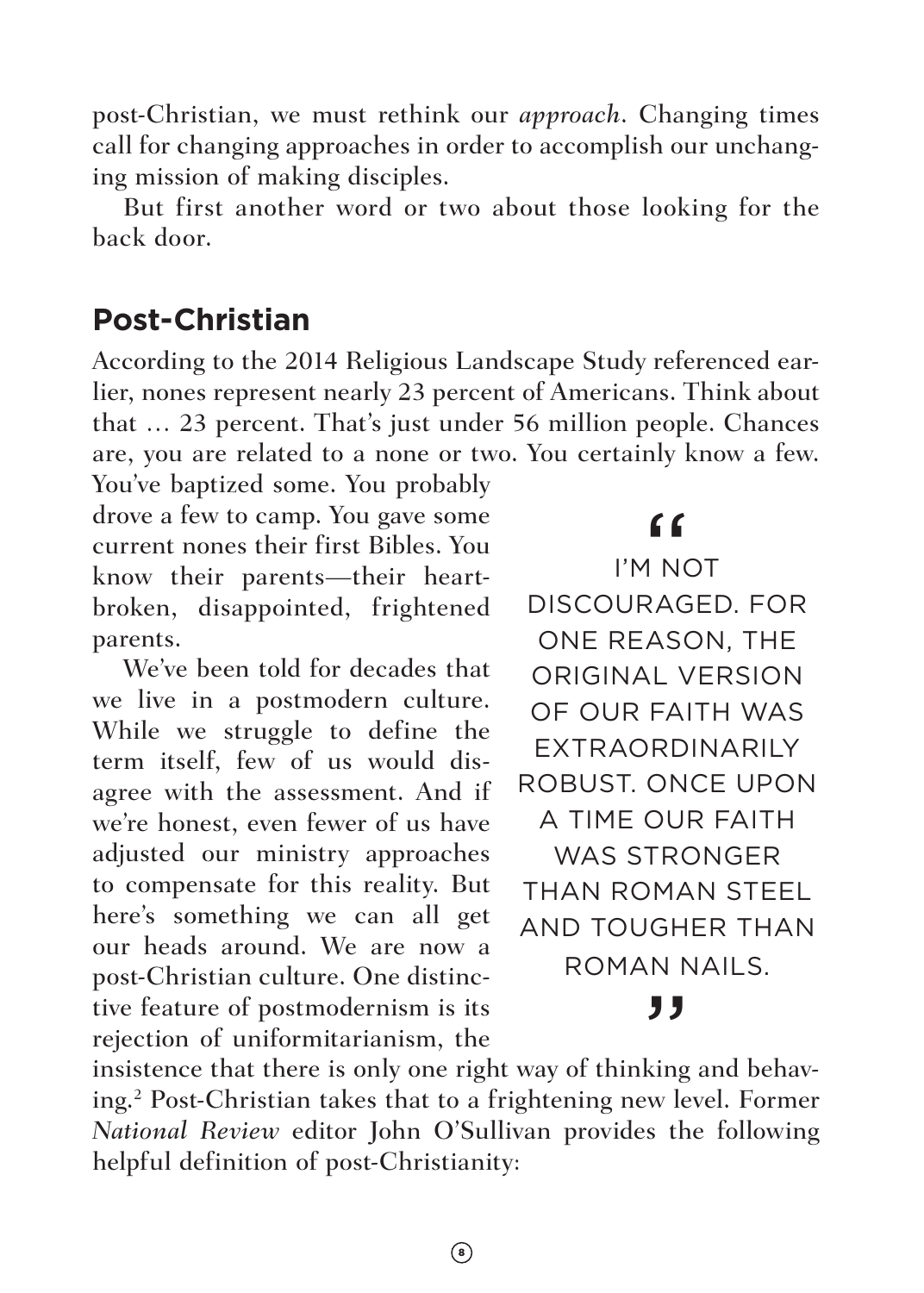*A post-Christian society is not merely a society in which agnosticism or atheism is the prevailing fundamental belief. It is a society rooted in the history, culture, and practices of Christianity but in which the religious beliefs of Christianity have been either rejected or, worse, forgotten.3*

There is an important distinction between a non-Christian and a post-Christian. The reason our evangelistic endeavors result in more recycling than actual conversion is that our methods and approaches assume non-Christian rather than post-Christian.

That must change.

In a non-Christian society, people may have never heard anything about Christianity and, therefore, have few to no preconceived notions. A post-Christian society is the opposite. In a post-Christian society, people have been exposed to Christianity (in our case, for generations) but are opting out for a different worldview, a different narrative through which to make sense of the world. In a post-Christian society, people know the stories; they just don't believe 'em. Or in many cases, they don't believe 'em anymore.

The Barna group has developed a metric for identifying a post-Christian. This metric is based on stated beliefs and practices, such as belief or disbelief in God, church attendance, spiritual practices, etc. As it turns out, more and more Americans who identify as Christians qualify as post-Christians based on their actual behaviors. According to the Barna Group, 48 percent of Americans qualify as "post-Christian"4 … 48 percent! Bottom line: Many, perhaps most of the nones in America have had some connection to Christianity in their pasts but have rejected it. They are not non-Christians in the way we are accustomed to thinking about non-Christians. They are post-Christian. That's a whole nother thing. This group has been there, done that, and has a closetful of camp T-shirts to show for it. This presents a unique challenge for us in terms of apologetics and evangelism. It requires a new approach.

The approach I'll unpack in the remainder of this article is nei-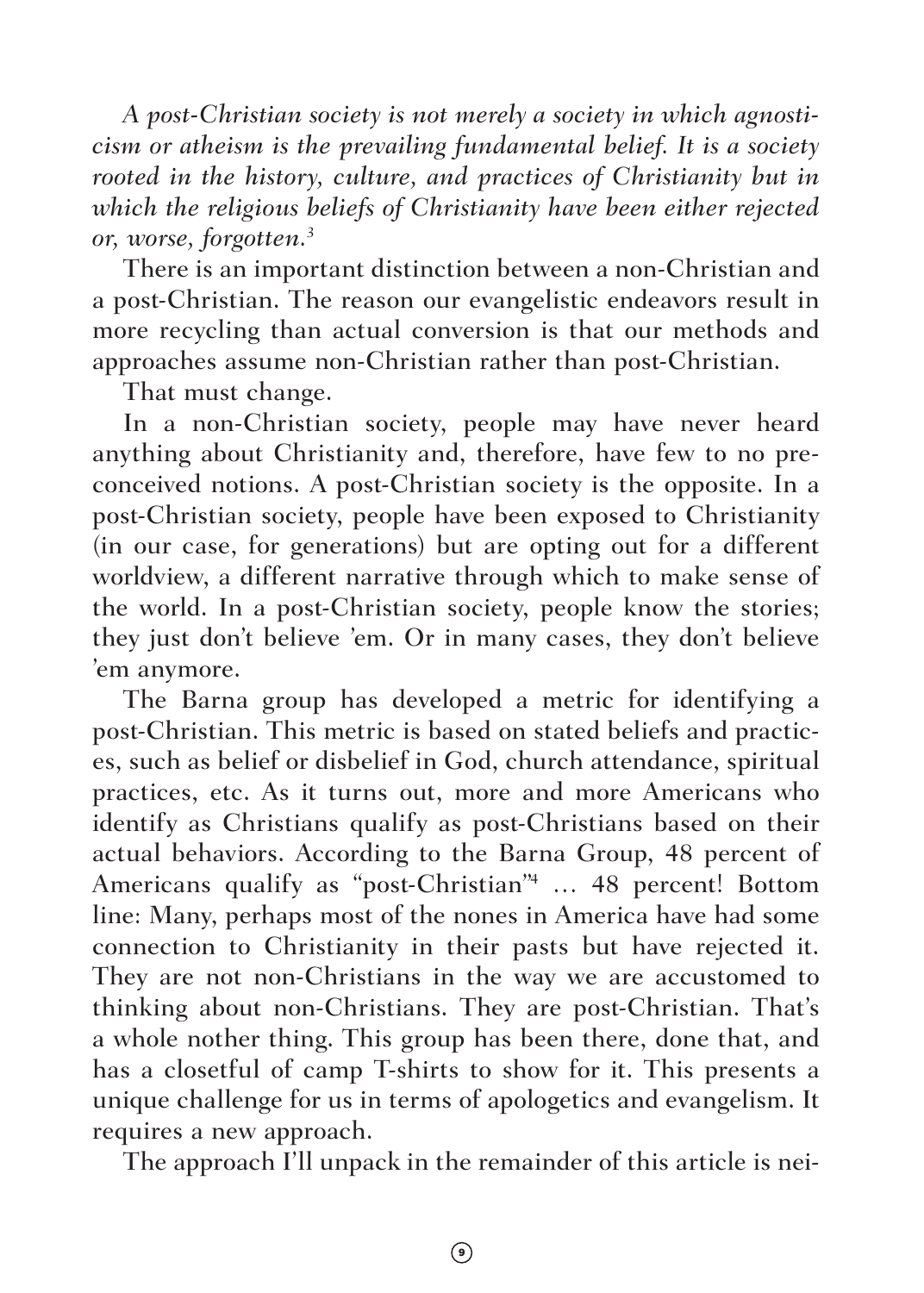ther new nor original. As I will attempt to demonstrate, it's modeled on the preaching of the earliest Christian evangelists—the ones who turned the world upside down and who against all odds fueled a movement that captured the attention and, ultimately, the participation of the pagan world both inside and outside the Roman Empire.

Maybe we should do that again.

### **The Bible Tells Me So**

For post-Christians, common sense, science, philosophy and reason are the go-tos for worldviews and decision-making. Post-Christian nones have a low tolerance for faith-based answers to fact-based questions. At the same time, like most of us, they aren't exactly on a truth quest either. They're on a happiness quest. Many walked away from faith because faith didn't

### "

YOU WANT REVIVAL? START ASSUMING THERE ARE POST-CHRISTIAN PEOPLE IN THE ROOM. ALL THE ROOMS. BEGIN EVALUATING THROUGH THE EYES AND EARS OF POST-CHRISTIANS.

,,

make them happy. That's never a presenting reason. Nobody wants to appear that shallow. But scratch beneath the surface and you'll find the quest for happiness plays a big role. When faith is viewed as an impediment to happiness, goodbye faith. The seemingly irrational, anti-science version of faith many were brought up on makes it that much easier to simply walk away. Given all of that, this next statistic should not come as any surprise. When asked about their views of Scripture, 72 percent of nones said that it is not the Word of God. This data is corroborated by data compiled in a massive study conducted by the Barna Group.

From 2011 to 2016, the Barna Group, in collaboration with the American Bible Society, collected, tracked and analyzed Americans' perceptions of and engagement with the Bible. They released their findings in the book *The Bible in America: The*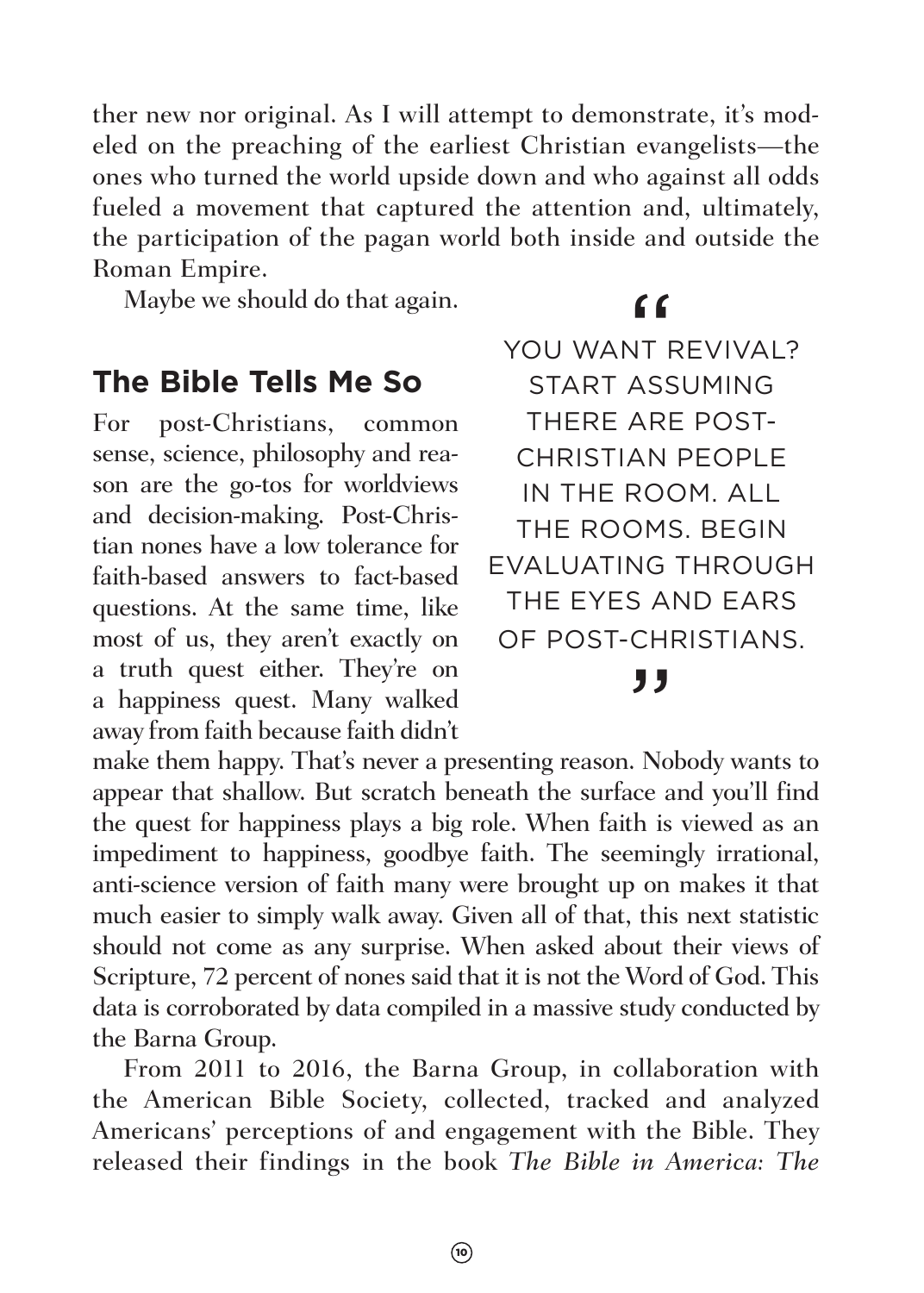*Changing Landscape of Bible Perceptions and Engagement.5* In the introduction, David Kinnaman, president of the Barna Group, outlines the most significant trends from the six-year study. First and foremost, "increased skepticism." The following quote is a bit long, but it's extraordinarily important. In fact, if you want to stir up your next staff or elders meeting, just pass out copies of the following:

*More people have more questions about the origins, relevance and authority of the Scriptures … the steady rise of skepticism is creating a cultural atmosphere that is becoming unfriendly—sometimes even hostile—to claims of faith. In a society that venerates science and rationalism, it is an increasingly hard pill to swallow that an eclectic assortment of ancient stories, poems, sermons, prophecies and letters, written and compiled over the course of 3,000 years, is somehow the sacred "Word of God." Even in just the few years Barna has been conducting "State of the Bible" interviews, the data is trending toward Bible skepticism. With each passing year, the percentage of Americans who believe that the Bible is "just another book written by men" increases. So too does the perception that the Bible is actually harmful and that people who live by its principles are religious extremists.6*

In 2011, 10 percent of Americans qualified as skeptics when it came to the Bible. In 2016, just six years later, that number had more than doubled. Doubled! Currently, 22 percent of Americans do not believe the Bible has any divine underpinnings.7 But the current percentage is not the real story. The real story is the current rate at which culture is dismissing the Bible as uninspired, untrue and irrelevant.

But it doesn't stop there.

Twenty-seven percent of millennial non-Christians believe "the Bible is a dangerous book of religious dogma used for centuries to oppress people."8 Journalists, scientists and scholars—the likes of Sam Harris, Richard Dawkins and the late Christopher Hitchens—have provided plenty of one-sided commentary to support that narrative. Download and read Sam Harris' *Letter to a Chris-*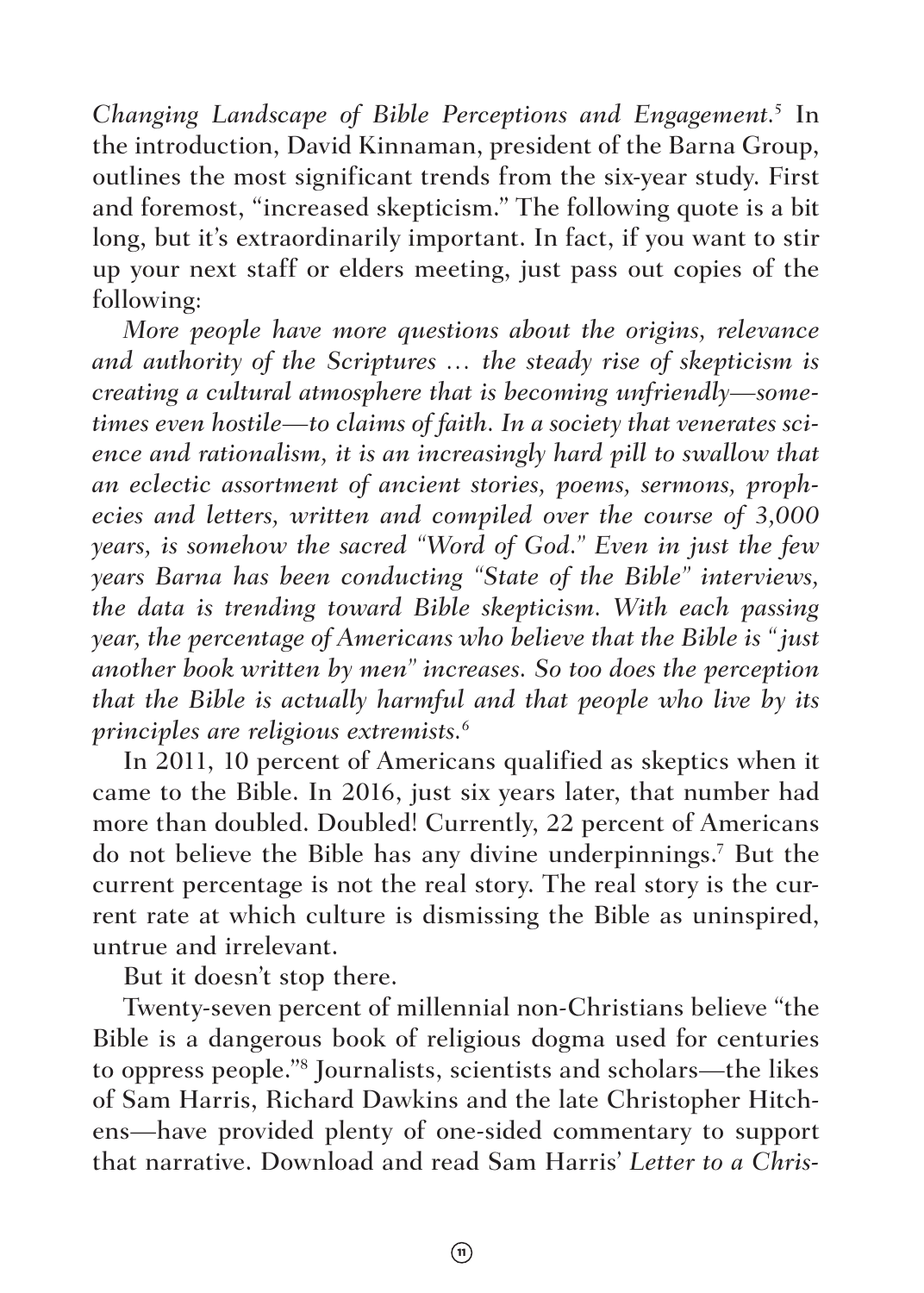*tian Nation* and ask yourself how well a 20-something-year-old, Sunday-school educated, college student's faith would stand up under that kind of barrage.

### **So What's A Girl To Do?**

As bleak as all that sounds, I'm not discouraged. For one reason, as we all know, the original version of our faith was extraordinarily robust. Once upon a time our faith was stronger than Roman steel and tougher than Roman nails. Against all odds a small band of Jesus followers defied an empire and claimed their leader came to replace the temple. Two-thousand years later, we're still standing. All over the world. And we have the internet! So I'm not worried. But I'm not sitting around praying for revival either. I grew up in the "pray for revival" culture. It's a cover for a church's unwillingness to make changes conducive to real revival. You want revival? Start assuming there are post-Christian people in the room. All the rooms. Begin evaluating through the eyes and ears of post-Christians.

Don't know any?

That may be part of the problem.

Appealing to post-Christian people on the basis of the authority of Scripture has essentially the same effect as a Muslim imam appealing to you on the basis of the authority of the Quran. You may or may not already know what it says. But it doesn't matter. The Quran doesn't carry any weight with you. You don't view the Quran as authoritative.

Close to half our population does not view the Bible as authoritative either. If you're trying to reach people with an undergraduate degree or greater, over half your target audience will not be moved by "the Bible says," "the Bible teaches," "God's Word is clear" or anything along those lines. If that's the approach to preaching and teaching you grew up with and are most comfortable with, you're no doubt having a good ol' throw-down debate with me in your head about now—a debate I'm sure you're win-

 $\circled{12}$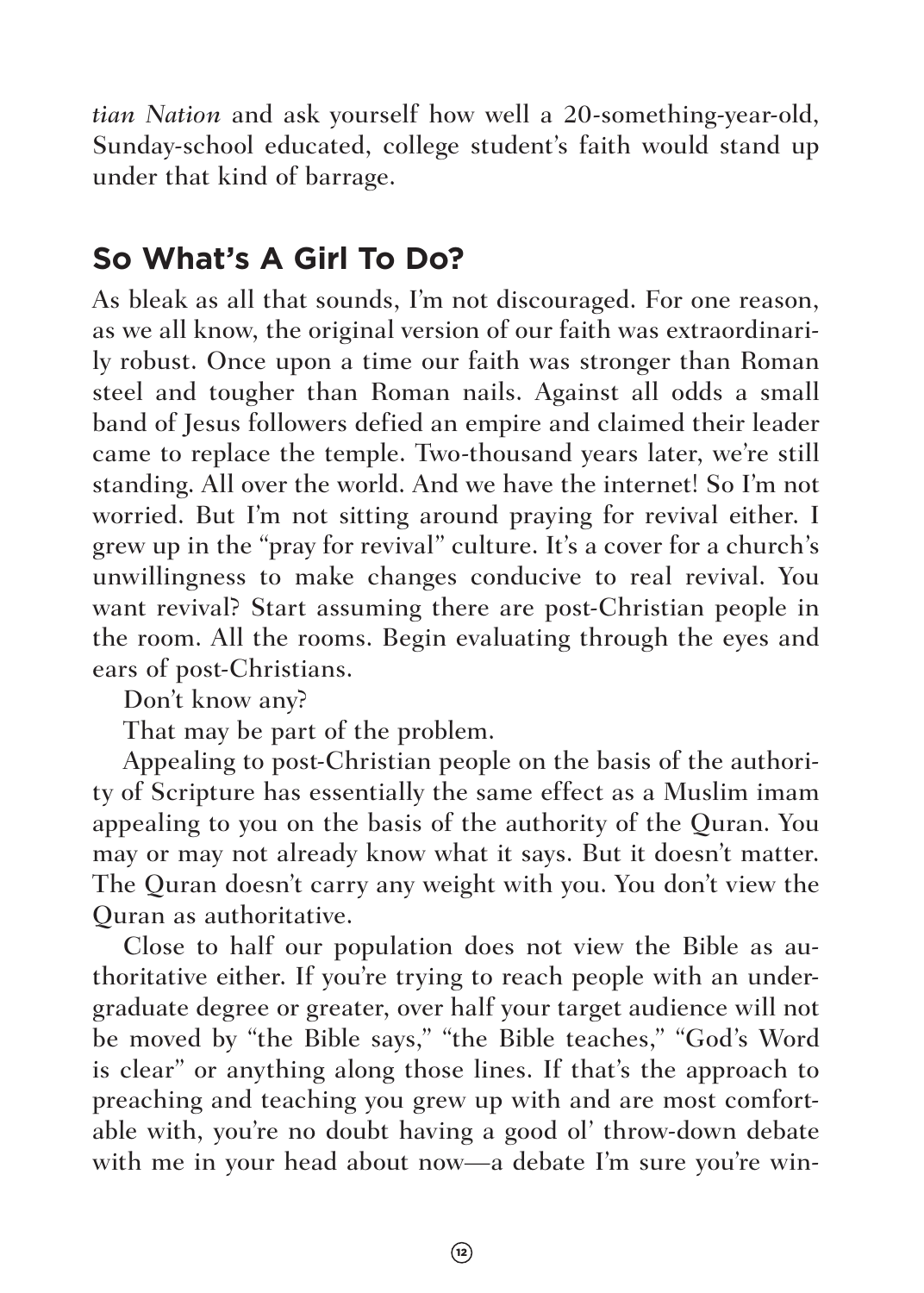ning. But before you chapter and verse me against the wall and put me in a sovereignty-of-God headlock, would you stop and ask yourself: *Why does this bother me so much? Why does this bother me so much—really*?

OK, commence with the debate. But finish the article.

### **Breaking Up**

Years ago our organization made several decisions to better position us to minister to and recapture the attention of post-Christian people. We adjusted our sails. We cast our nets on the other side. We … you get the picture. And why wouldn't we? The data Barna and others have collected should cause all of us to stop and rethink what we're doing. Al Mohler's statement should cause our hearts to skip a beat. As I mentioned earlier, it was about eight years ago that I adjusted my preaching to compensate for an increasingly post-Christian audience. I adapted my approach. An adaptation that, as we've seen, left some of my conservative Christian brothers and sisters wondering about my orthodoxy. I get that. I just wish they would ask more questions and make fewer accusations. I'm easy to find.

As part of my shift, I stopped leveraging the *authority* of Scripture and began leveraging the authority and stories of the people behind the Scripture. To be clear, I don't believe "the Bible says," "Scripture teaches," and "the Word of God commands" are incorrect approaches. But they are ineffective approaches for post-Christian people. I don't regret teaching my children that the Bible is God's Word. But my grown-up kids understand their confidence in the Bible is rooted in their confidence in who Jesus is based on the testimonies of Matthew, Mark, Luke, John, Peter, James and the apostle Paul.

Shifting the conversation away from the authority of Scripture to the authority, courage and faithfulness of the men and women behind our Scriptures has not only enabled me to better connect

 $\circled{13}$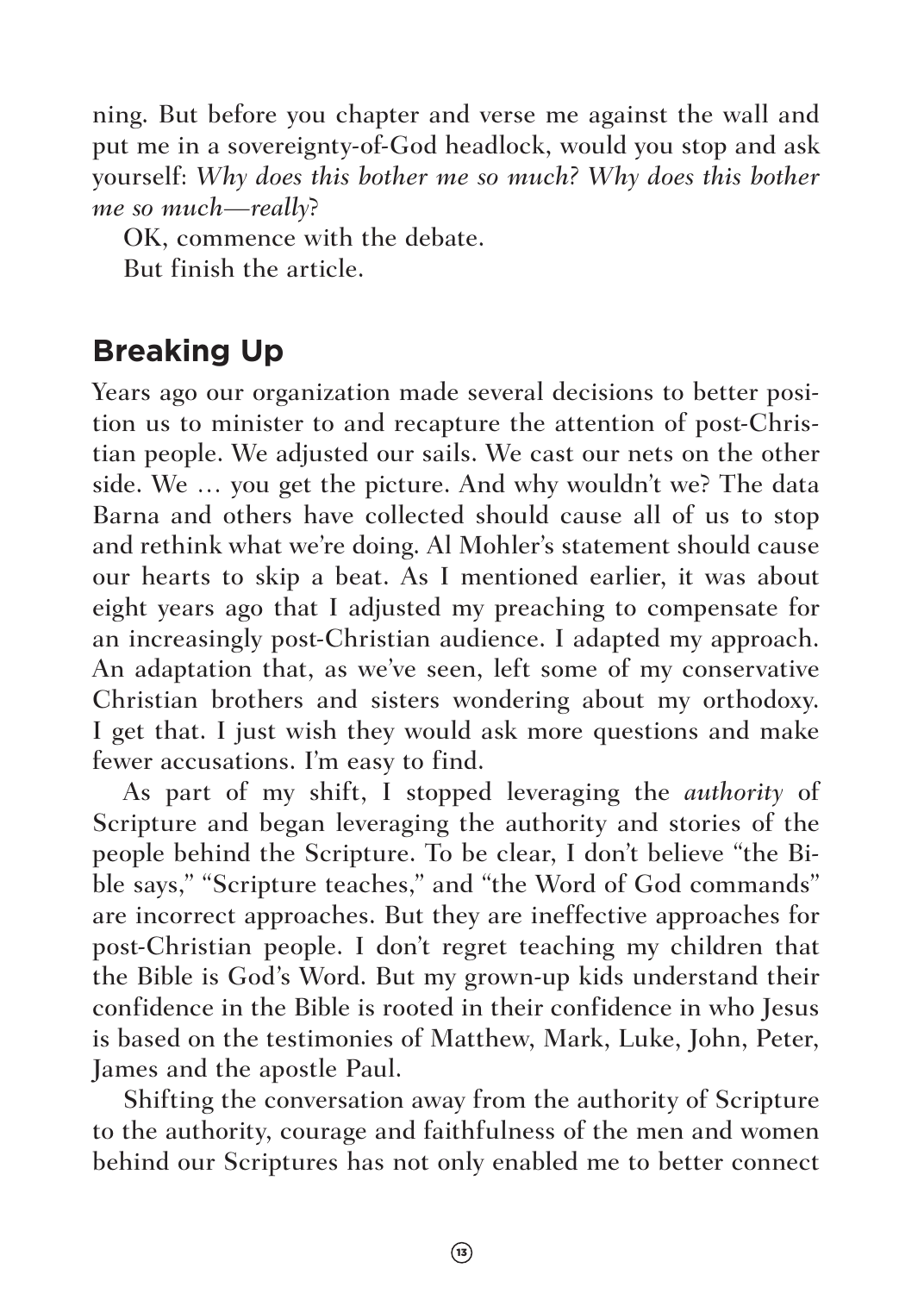with post-Christians, it's done wonders for the faith of the faithful. The stories of the men and women behind the Scriptures are rich, inspiring and, unfortunately, not as well-known as you might think. For my latest example, go to [WhoNeedsGod.com](http://whoneedsgod.com/) and watch the last 10 minutes of part six. To wrap the series, I leveraged the story of James to encourage nones to reconsider the claims of Christ, just as James the Just had to do after the resurrection of his brother. As you'll see, this in no way undermines the authority of the Bible. It actually underscores the historical roots of our Bible. You'd be shocked by how many students and adults in your church view the Bible as a *spiritual* book that says true things to live by as opposed to an inspired collection of documents documenting *events* that actually *happened*. This is why I will continue to insist that the foundation of *our faith is not an inspired book but the events that inspired the book;* events that inspired writers, borne along by the Holy Spirit, to document conversations, insights and events—the pivotal event being the resurrection. While it's true we would not know these events occurred had they not been documented, two other things are equally true. First, they were documented years before there was a Bible (i.e., New Testament bound together with the Jewish Scriptures). Second, it is the events, not the record of the events, that birthed the "church." The Bible did not create Christianity. Christianity is the reason the Bible was created. The reason many Christians struggle with statements like these is they grew up on "The Bible says" preaching. And that's fine as long as one *first* believes the Bible is inspired.

Notice I said *first*.

Let me state it another way.

If someone is *first* convinced the Bible is God's Word, you can leverage "The Bible says" language. But let's be honest. What do you call people who *first* accept the Bible as God's Word *before* they've read the Bible? What do you call someone who takes someone's word for something as significant as "This book is the infallible Word of God?" What kind of

 $(14)$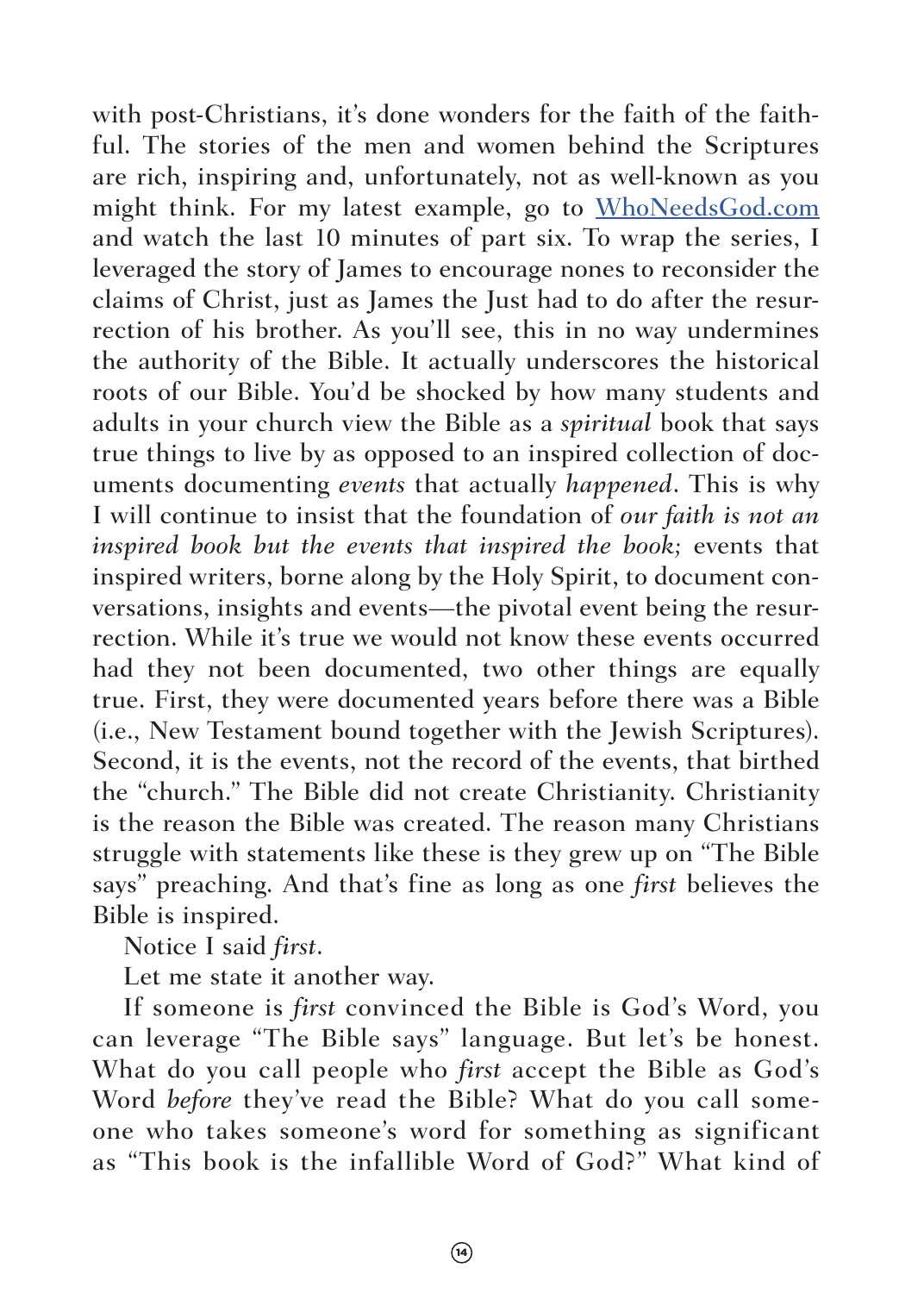person would go for that?

A child.

When did you come to believe the Bible is God's Word? Be honest. Chances are you arrived at that conclusion the same way I did. Your momma told you. Or your pastor told you. You accepted the authority of the Bible long before you read it. In

my case, before I was able to read it! Only a child would accept the Bible as God's infallible Word before knowing what was inside the Bible.

Anything wrong with that?

I hope not. I did the same thing for (Richard Dawkins would say *to*) my children. And I'm glad I did. But this explains in part why we have a difficult time doing effective evangelism outside the circle of the already indoctrinated and the already convinced. Very few people reading this article embraced the Bible as God's Word as adults. The few who did were probably predisposed to hold the Bible in high regard as a result of some experience in childhood. My point? If we're going to reach post-Christians, we must

APPEALING TO EF<br>Alim<br>Chr POST-CHRISTIAN PEOPLE ON THE BASIS OF THE AUTHORITY OF SCRIPTURE HAS ESSENTIALLY THE SAME EFFECT AS A MUSLIM IMAM APPEALING TO YOU ON THE BASIS OF THE AUTHORITY OF THE QURAN.

change the way we *talk* about the Bible. Remember, we don't live in a non-Christian culture. We live in a post-Christian culture. Most educated people have an educated opinion about what the Bible is and isn't. They don't walk into your church with blank slates. They walk in with full slates. Consequently, we must begin the conversation on the lowest wrung of the ladder. That's not hard to do. And no, it doesn't require that we water things down and ignore mature believers in the room. People who think it's either/or just haven't seen it done well.  $\frac{1}{2}$  mbers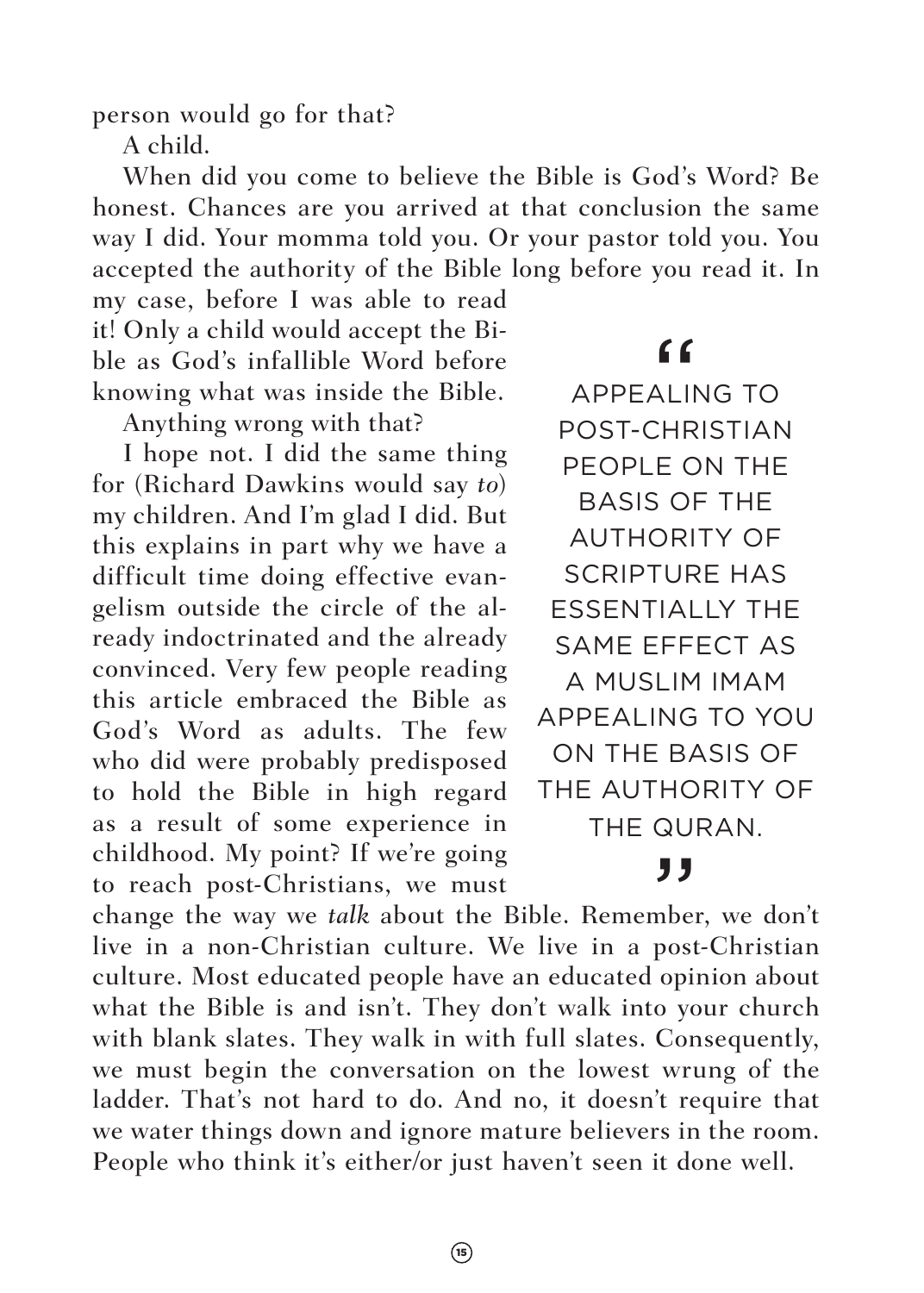### **Precedence**

While there are no New Testament examples of sermons designed with post-Christians in mind for obvious reasons, Luke documents four occasions where two prominent leaders in the first-century church adjusted their approaches in light of their audiences. Specifically, they adjusted their use of and reference to their Scriptures, our Old Testament, based on the assumptions of their listeners. While they tailored and adapted their *approaches*, their *central message* remained the same.

That's all I'm asking you to consider.

### **Exhibit A: Peter and the Jews**

In the second chapter of Acts, Luke documents what is thought to be the first Christian sermon delivered after the resurrection. The setting is the city of Jerusalem during the Jewish festival of Pentecost. The preacher is Peter. The audience, Luke tells us, was a crowd of "God-fearing Jews from every nation under heaven" (Acts 2:5). But they weren't there to hear a sermon. They had come together to figure out how this strange band of Galileans had mastered such a wide variety of dialects. The Jewish makeup of the audience is corroborated by Peter's opening statement, "Fellow Jews and all of you who live in Jerusalem" (Acts 2:14). Peter begins by explaining that the phenomenon they just experienced was not the result of a few too many mimosas. "No," he says, "this is what was spoken by the prophet Joel." He goes on to quote several lines from the book of Joel (2:28–32) to confirm that the event they just witnessed was predicted in their Scriptures (Acts 2:15–21). Then he directs their attention to the recent events concerning Jesus of Nazareth, events with which many in his audience would have been quite familiar. Following that, he states his thesis, his big idea.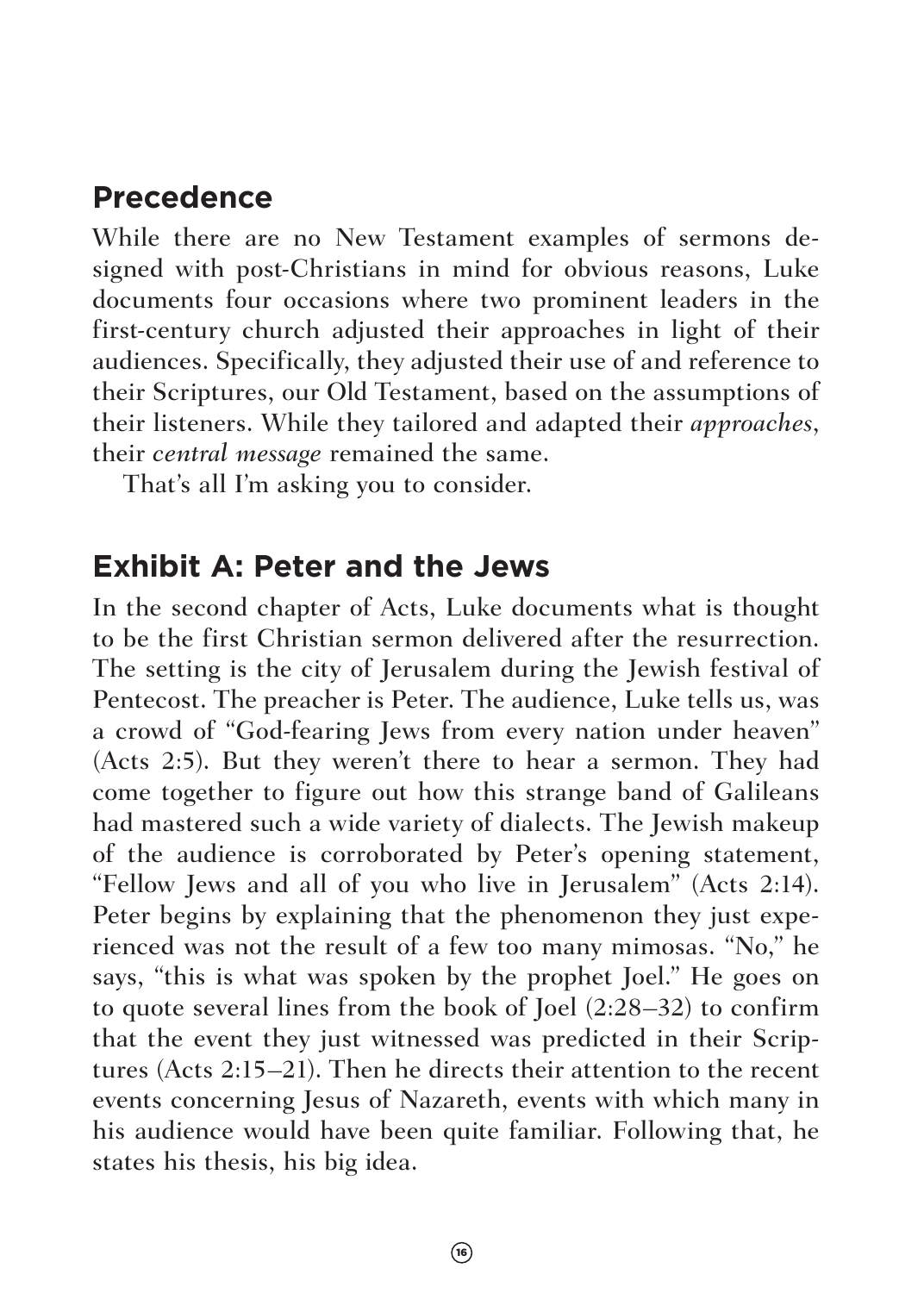*"… and you, with the help of wicked men, put him to death by nailing him to the cross. But God raised him from the dead" (v. 23–24a).*

Peter again turns to the Jewish Scriptures (Psalm 16:8-11), this time to demonstrate that the resurrection was the fulfillment of Scripture (vs. 25–31). Then he gets personal: *"God has raised this Jesus to life, and we are all witnesses of it"* (v. 32). After another quick appeal to Psalm 110:1, Peter delivers the homiletical coup de grâce, the final point, the big "so what" of his message: "Therefore, let all Israel be assured of this: God has made this Jesus, whom you crucified, both Lord and Messiah" (vs. 32–36).

Throughout the message, Peter leverages his version of "the Bible says," "the Scripture teaches." This makes perfect sense given Peter's audience. This was a group that held their Scriptures in high regard. If their Bible said it, that settled it. It didn't hurt that most of Peter's audience believed those particular Scriptures pointed to a future Messiah. Peter simply connected the dots. He connected their existing belief, which was informed by the Jewish Scriptures, to a current event.

### **Exhibit B: Peter and the Gentiles**

Eight chapters later, Luke records a second message delivered by Peter, this time to a Gentile audience in Caesarea. Peter had been invited to the home of Cornelius, a Roman centurion. We can't begin to comprehend how difficult it was for Peter to step across the threshold of a Gentile home. In the awkward opening lines of his message, he freely admits this was his first time to do so. And this was approximately 10 years after the resurrection!

Best we can tell, this was the first evangelistic presentation made to an exclusively Gentile audience, in this case Cornelius' close friends and relatives (Acts 10:24). After an introduction that must have offended every Gentile in the room, Peter dives into his message. Here it is.

*"You know the message God sent to the people of Israel, an-*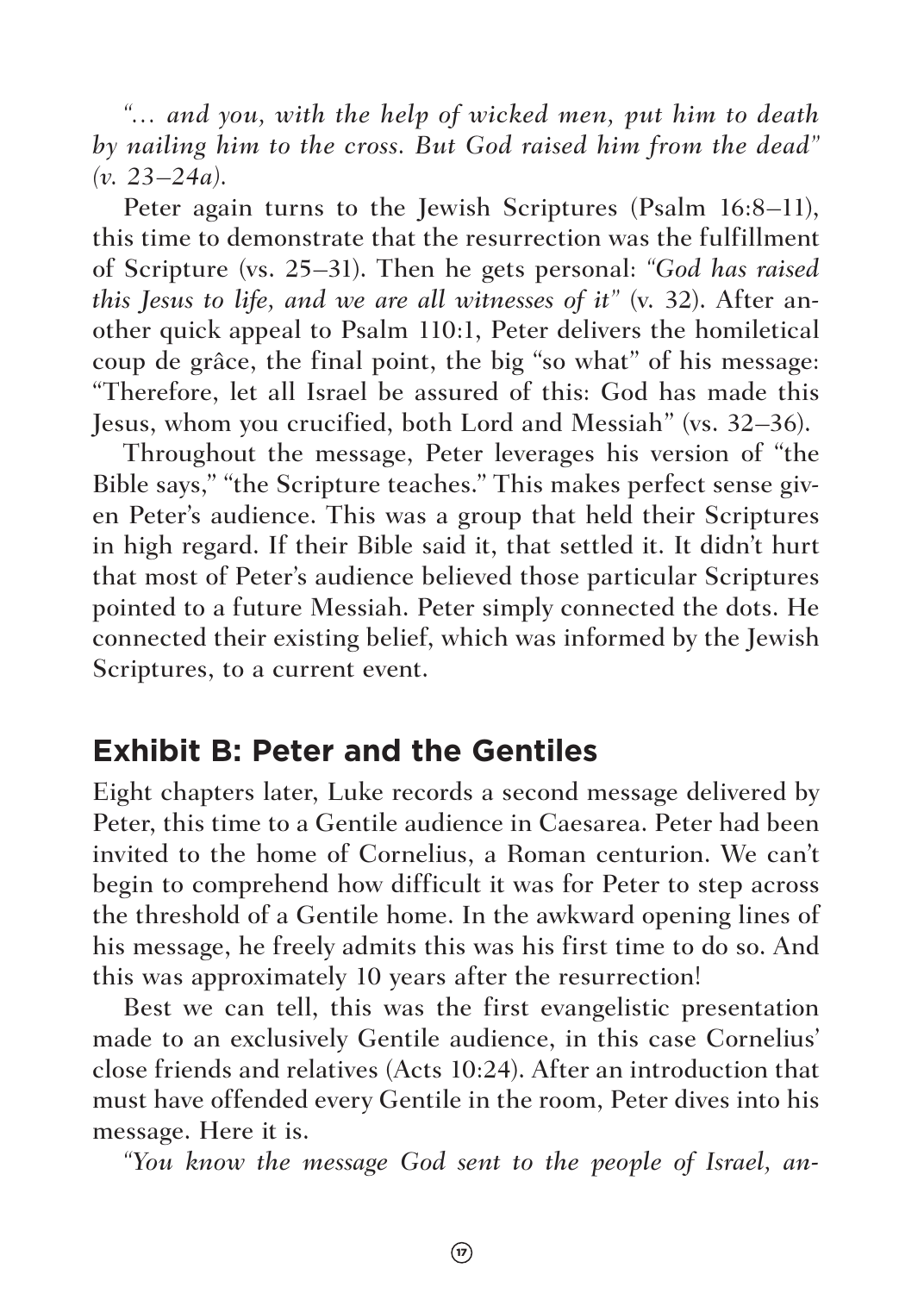*nouncing the good news of peace through Jesus Christ, who is Lord of all. You know what has happened throughout the province of Judea, beginning in Galilee after the baptism that John preached how God anointed Jesus of Nazareth with the Holy Spirit and power, and how he went around doing good and healing all who were under the power of the devil, because God was with him.*

*"We are witnesses of everything he did in the country of the Jews and in Jerusalem. They killed him by hanging him on a cross, but God raised him from the dead on the* 

*third day and caused him to be seen. He was not seen by all the people, but by witnesses whom God had already chosen—by us who ate and drank with him after he rose from the dead. He commanded us to preach to the people and to testify that he is the one whom God appointed as judge of the living and the dead. All the prophets testify about him that everyone who believes in him receives forgiveness of sins through his name."*

Peter doesn't leverage "the Bible says" this time around. He doesn't quote from the Jewish Scriptures. Whereas it made up about 25 percent of his message to the Jews, not so here, which is understandable.

MOST EDUCATED  $\begin{array}{c}\n 66 \\
 20\n \end{array}$ PEOPLE HAVE AN EDUCATED OPINION ABOUT WHAT THE BIBLE IS AND ISN'T. THEY DON'T WALK INTO YOUR CHURCH WITH BLANK SLATES THEY WALK IN WITH FULL SLATES. ,,

While Gentiles respected the Jewish Scriptures for their antiquity, they didn't consider them authoritative. On the contrary, as Peter readily admits in his regretful introduction, Jews and Gentiles had as little to do with each other as possible. The Jewish Scriptures were given to the Jews. So Peter focuses almost exclusively on the well-known and thus verifiable events surrounding the life, death and, ultimately, the resurrection of Jesus. Peter is clear; Jesus was more than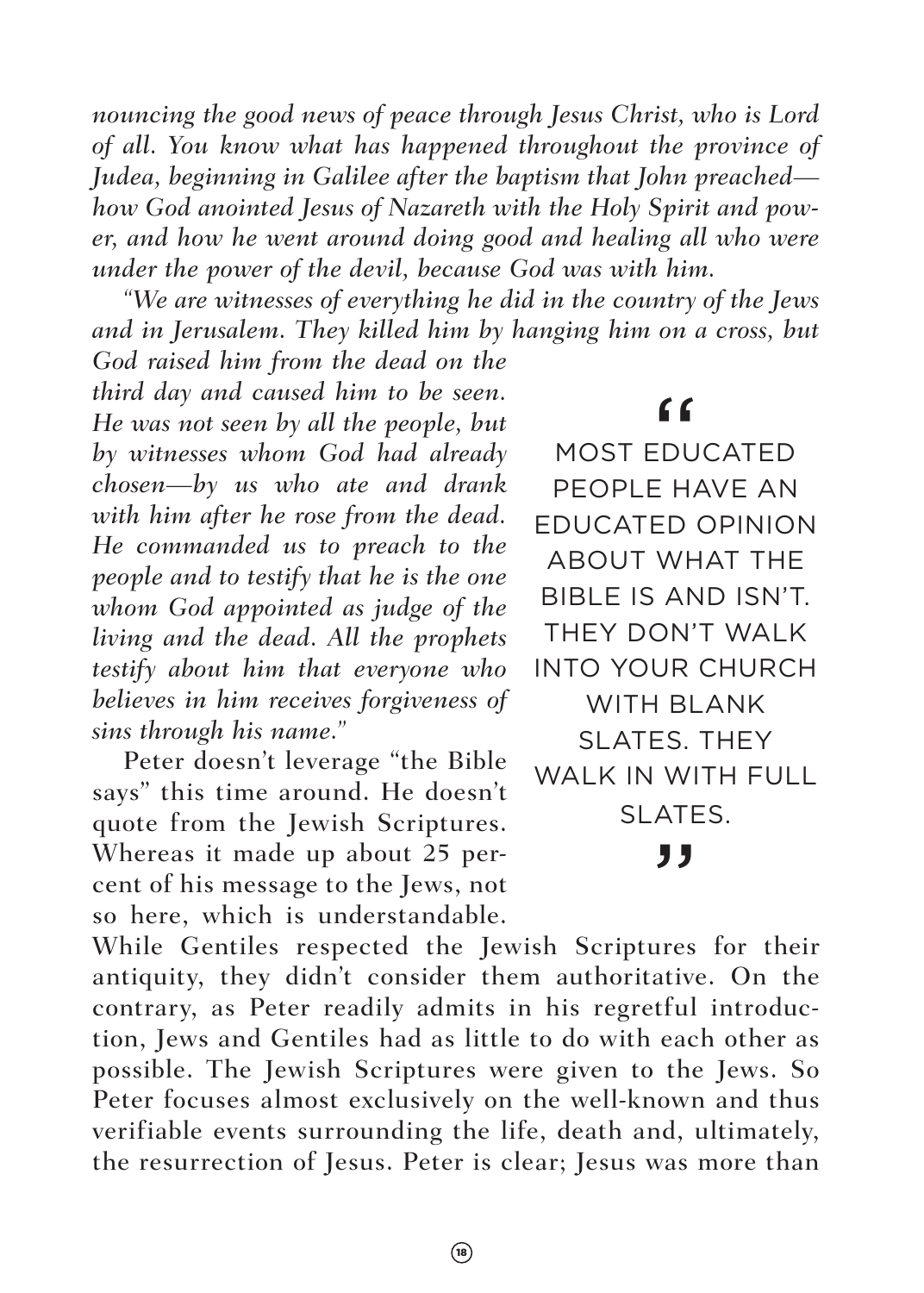a Jewish Messiah. The resurrection had implications beyond the nation of Israel. Jesus, Peter declared, was appointed by God to judge all the living and all the dead, both Jews and Gentiles.

Once his case was made, evidence presented, he adds:

*"All the prophets testify about him that everyone who believes in him receives forgiveness of sins through his name."*

When you read this closing statement in context, clearly Peter isn't using this nonspecific reference to the prophets as a selling point. It reads as almost an afterthought. And he doesn't bother to reference or quote a specific prophet. Assuming Cornelius and his family were not familiar with the Jewish prophets, it wouldn't have made much difference anyway. Some argue this vague reference to prophets was actually for the benefit of the Jews who accompanied him to Cornelius' home. This view certainly makes sense based on what happened next. No sooner had Peter gotten that last line out when:

*While Peter was still speaking these words, the Holy Spirit came on all who heard the message.* 

Notice who was most impressed:

*The circumcised believers who had come with Peter were astonished that the gift of the Holy Spirit had been poured out even on Gentiles. For they heard them speaking in tongues and praising God.* (Acts 10:44–46)

This was, in fact, what the prophet Joel predicted. The Jews in the room put two and two together. There was no denying it. The Gentiles were in!

While Peter's messages differ in their use of the Jewish Scriptures, both have as their central theme the ministry, death and resurrection of Jesus. That's what mattered most. That's still what matters most. This is why I'm absolutely convinced of the following: In the marketplace—not the church—in the public square, in the classroom, we must shift the debate away from whether the entire Bible is true and focus the debate on whether Jesus rose from the dead. That is *the* issue. And that is an event for which we have over-

 $\circledcirc$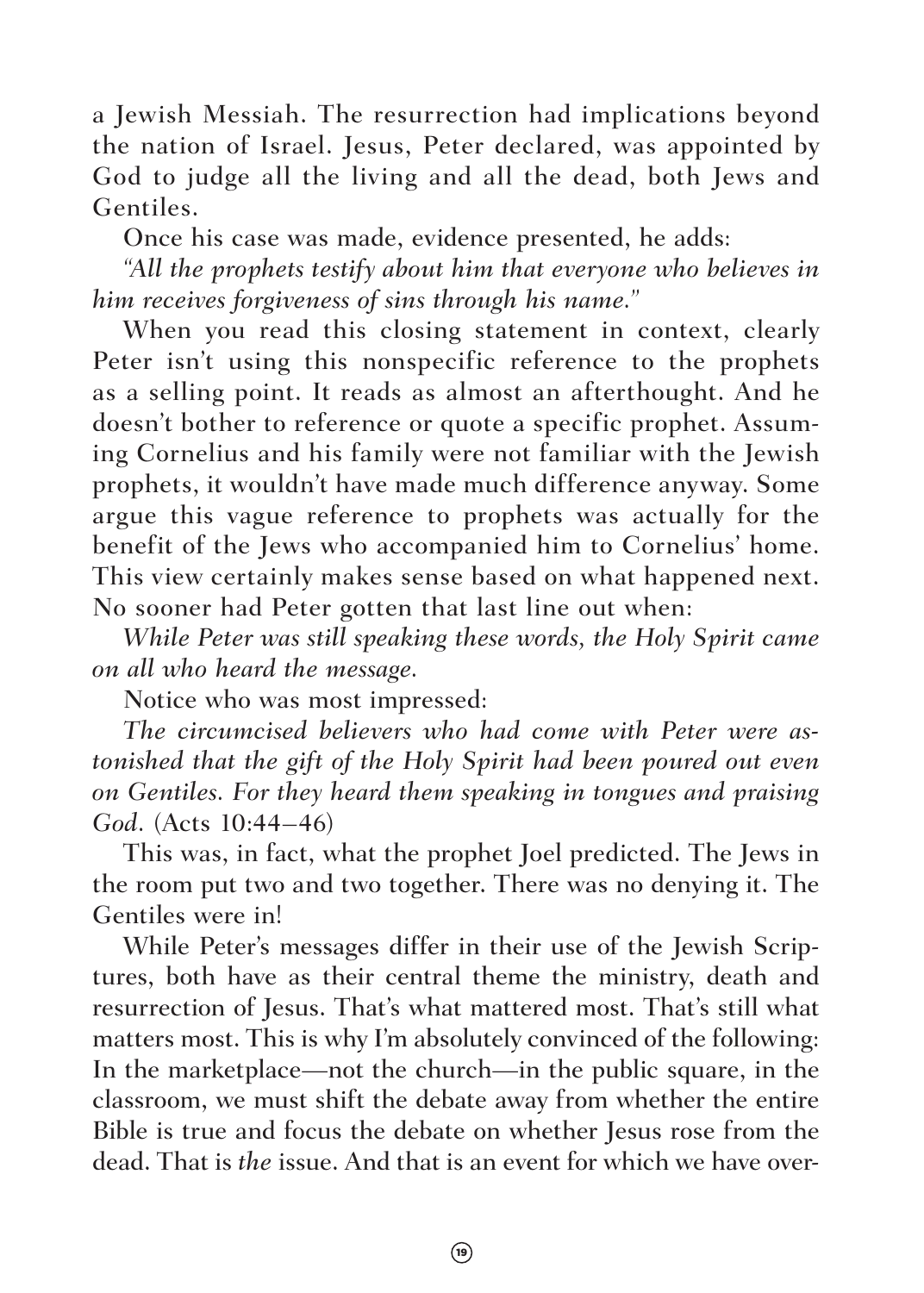whelming evidence. And no, our evidence does not come from the Bible. Evidence for the resurrection comes from the eyewitness testimonies of Jesus' first-century followers who documented not what they believed but what they saw. Later, these documents were collected and included in what would later be titled the Bible. If that sounds like a distinction without a difference, you are mistaken.

### **Exhibit C: Paul and the Jews**

The apostle Paul makes the clearest argument for adjusting one's approach based on one's audience. Read these familiar verses with that in mind.

*Though I am free and belong to no one, I have made myself a slave to everyone, to win as many as possible. To the Jews I became like a Jew, to win the Jews. To those under the law I became like one under the law (though I myself am not under the law), so as to win those under the law. To those not having the law I became like one not having the law (though I am not free from God's law but am under Christ's law), so as to win those not having the law. To the weak I became weak, to win the weak. I have become all things to all people so that by all possible means I might save some. I do all this for the sake of the gospel, that I may share in its blessings.* (1 Corinthians 9:19–23)

Paul's mission? "Win" 'em and "save" 'em.

His approach? Whatever it took to "win" 'em and "save" 'em.

Paul was not married to a method. He was completely sold out to a mission. Let this phrase rattle around in your mind for a few minutes:

*"… so that by all possible means I might save some."* 

Which means, Paul?

"All possible means."

So, you may take one approach one day and a different approach a different day? Am I reading you right?

"All possible means."

Is that really necessary? Doesn't the Spirit do the work?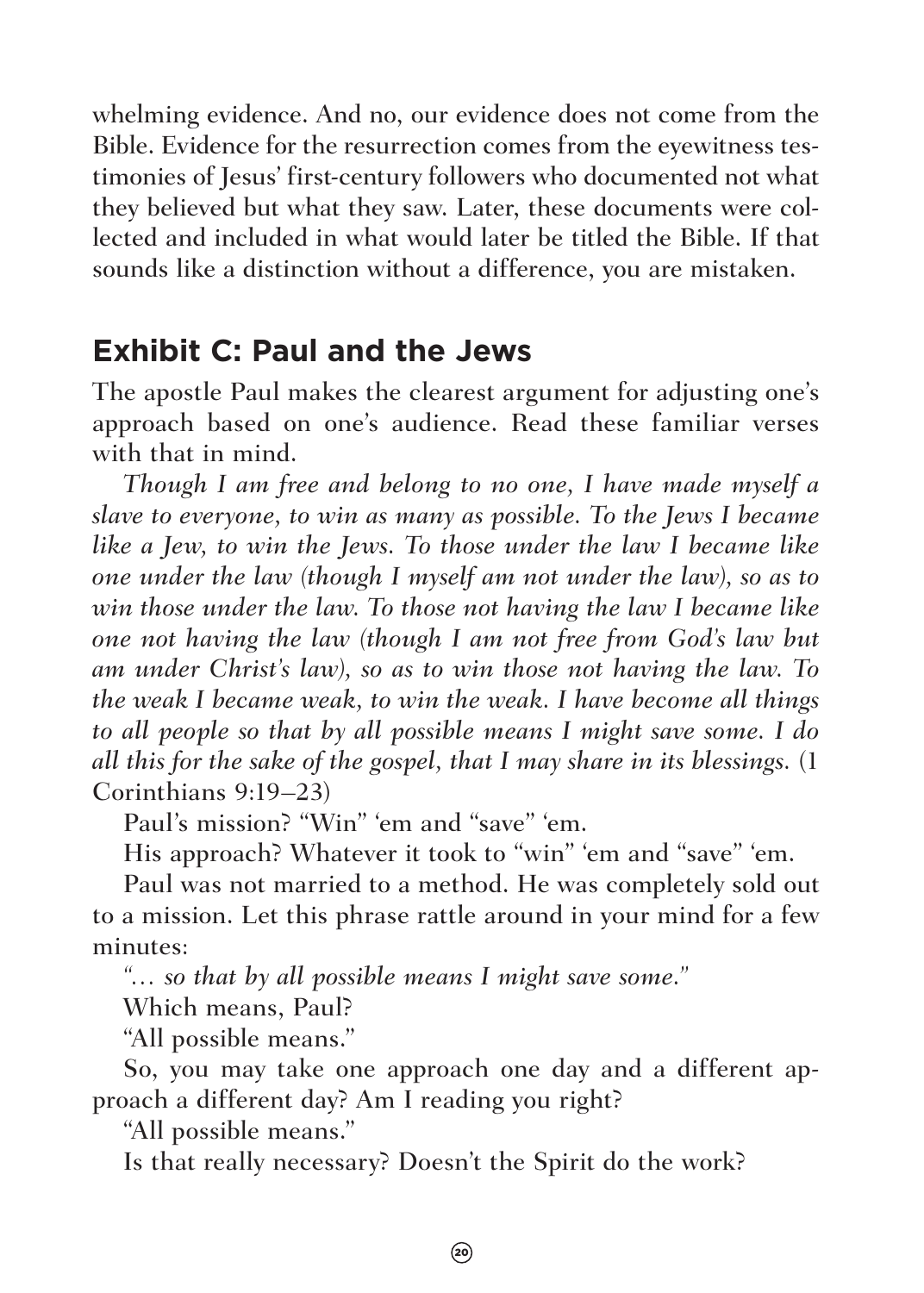"All possible means."

But isn't it enough to preach the Word and let the seed fall where it may?

"All possible means."

And why do you go to such lengths?

"… for the sake of the gospel."

What if we just did that for a year? What if we opted for the "all possible means" approach? What if we decided to do whatever it takes?

That's when the world changes.

Again.

If there was ever a first-century preacher who had the goods to leverage "the Bible says" and "the Scripture teaches," it was Paul. As a Pharisee, he was trained in the Law. He studied under Gamaliel. We know from his letters that his intellect and reasoning abilities were second to none. His message recorded by Luke in Acts 13 is mind-blowing. Standing in the synagogue of Pisidian Antioch, surrounded by Jews, Paul begins his message with Israel's migration from Egypt. From there he walks his audience through

WHAT IF WE DID  $\begin{array}{c}\n\bullet \\
\bullet \\
\bullet \\
\bullet \\
\bullet\n\end{array}$ THAT FOR A YEAR? WHAT IF WE OPTED FOR THE 'ALL POSSIBLE' MEANS APPROACH? WHAT IF WE DECIDE TO DO WHATEVER IT TAKES?

Israel's migration from Egypt. From<br>there he walks his audience through<br>their own history right up to the era of King Saul and King David.<br>But when he estate David he nivete. But when he gets to David, he pivots:

*"From this man's descendants God has brought to Israel the Savior Jesus, as he promised."* (Acts 13:23)

From there Paul dives right into the details of Jesus' arrest, crucifixion, burial and, of course, the main event:

*"But God raised him from the dead, and for many days he was seen by those who had traveled with him from Galilee to Jerusalem. They are now his witnesses to our people."* (Acts 13:30–31)

Then he connects the dots: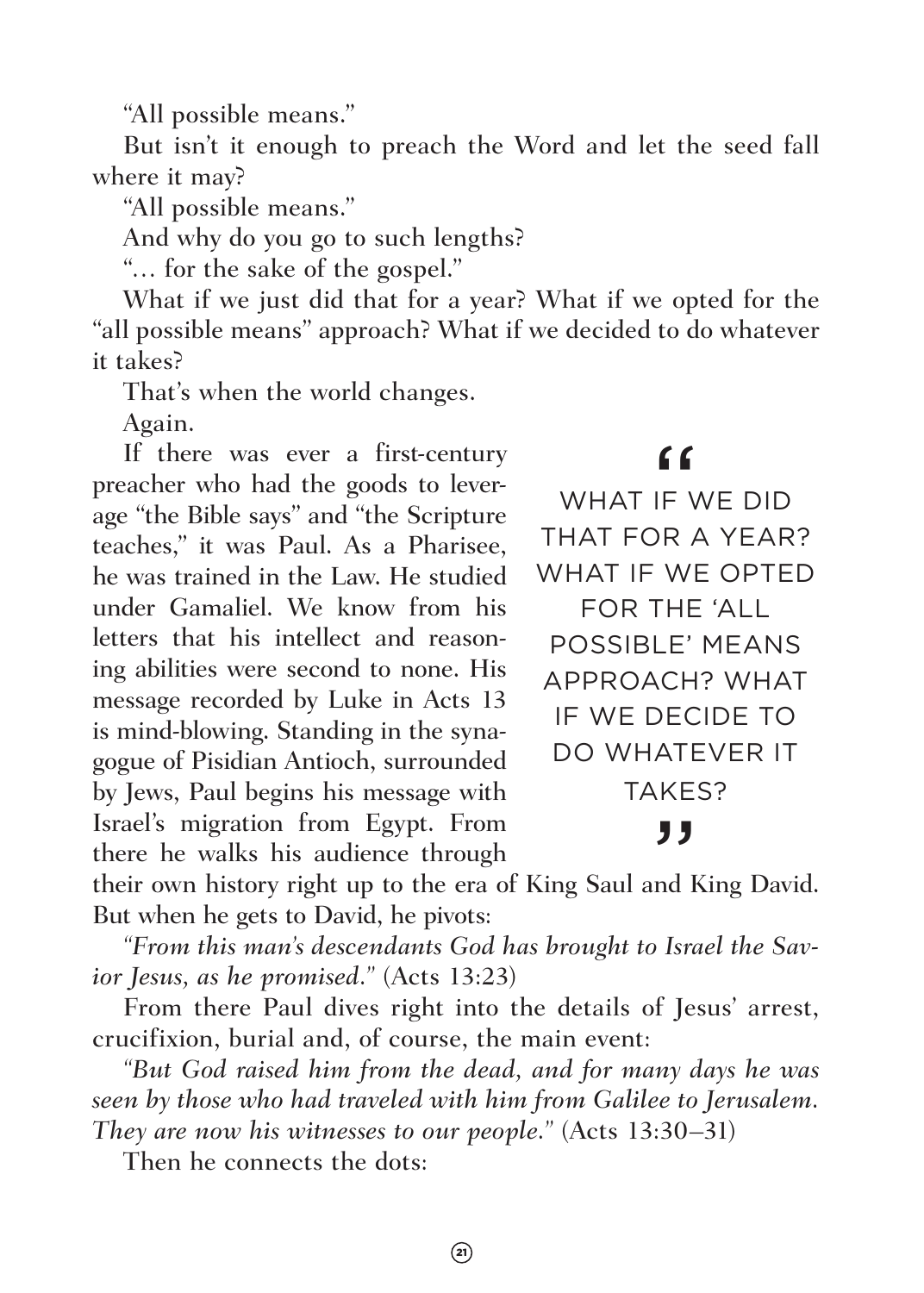*"We tell you the good news: What God promised our ancestors he has fulfilled for us, their children, by raising up Jesus."* (Acts 13:32)

But he's not finished. Diving back into the Jewish Scriptures, Paul quotes from the second psalm. He makes application to Jesus and then wraps it all up with a warning from the prophet Habakkuk.

No notes.

No net.

It's dizzying.

But his point is unmistakably clear and no doubt offensive to some in the room.

*"Therefore, my friends, I want you to know that through Jesus the forgiveness of sins is proclaimed to you. Through him everyone who believes is set free from every sin, a justification you were not able to obtain under the law of Moses."* (vs. 38–39)

Translated: Jesus did what Moses couldn't.

Paul's message to his Jewish audience is similar to Peter's in Acts 2. Paul, like Peter, knew when it was appropriate to leverage "the Scripture teaches" and when to leverage something else.

Case in point.

### **Exhibit D: Paul and the Gentiles**

While Paul's pedigree made him a formidable opponent for Jews intent on discrediting the Jesus movement, Jews were not his primary audience. Paul was called to take the gospel to Gentiles. The majority of Acts is dedicated to Paul's missionary endeavors throughout the Mediterranean basin. During one of these trips, Paul took the opportunity to preach to a gathering of educated upper-class Greeks. Fortunately for us, his traveling companion Luke documented what took place.

In Acts 17, we find Paul waiting in Athens for the arrival of Timothy and Silas. While wandering through town, he couldn't help but notice the place was full of idols. This eventually led to a heated debate with a group of Epicurean and Stoic philosophers who were confounded by Paul's insistence that … ready for this … someone

 $\circled{2}$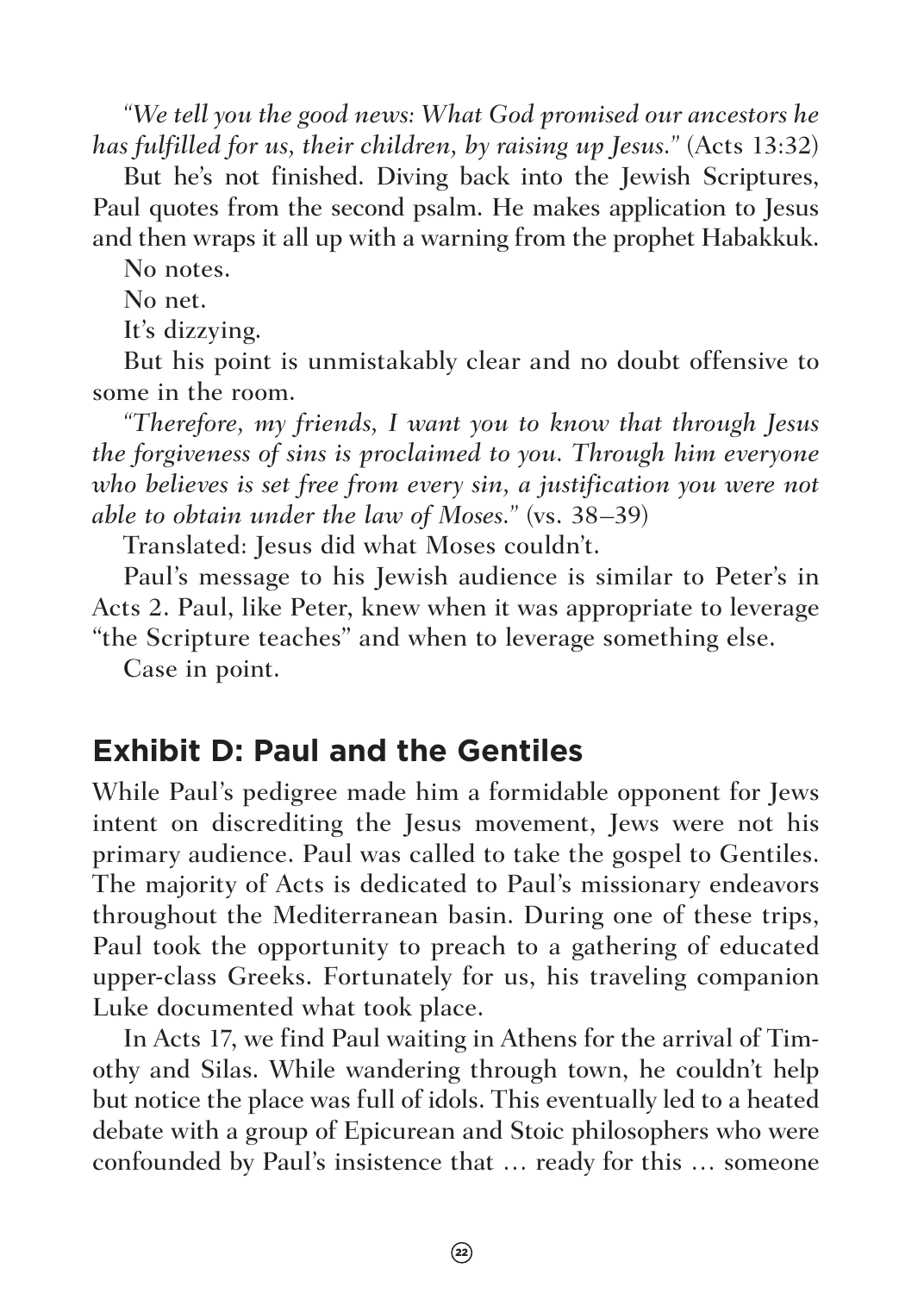had risen from the dead (Acts 17:18). As a result they brought Paul to the Areopagus and gave him an opportunity to make his case, which, of course, he was more than happy to do. But his message in Athens is nothing like his message in Antioch. He doesn't start with the story of the Jewish exodus. He begins by complimenting his audience on their interest in the gods.

*"People of Athens! I see that in every way you are very religious."* (Acts 17:22b)

Not only does he choose not to mention the Jewish exodus, he chooses not to quote from the book of Exodus. Specifically:

*"You shall not make for yourself an image in the form of anything in heaven above or on the earth beneath or in the waters below."*  (Exodus 20:4)

How did he resist?

If his goal had been to be right or to make a point, he wouldn't have resisted. He would have just

preached the Word. But Paul wasn't there to be right or merely make a point. His goal was to "win" some and "save" some. So he chose not to quote from the Scriptures. He quoted one of their poets instead. Rather than assuring them their gods didn't exist, he chose to talk about the God they missed. He referenced an altar dedicated to an unknown god. This was the ancient Athenian way of playing it safe. You know, just in case they missed one. Did your mom ever set an extra place at the dinner

SO WILL YOU  $\begin{array}{c}\n66 \\
\hline\n1111 \\
\hline\n222\n\end{array}$ CONSIDER RETOOLING IN ORDER TO WIN SOME AND SAVE SOME? ARE YOU WILLING TO TAKE A LONG, HARD LOOK AT EVERYTHING YOU'RE CURRENTLY DOING THROUGH THE EYES OF THE POST-CHRISTIAN?

### ,,

table in case someone dropped by? Same idea.

At this point in his message, Paul employs an unusual preaching technique. I've been using it for years. Just about every time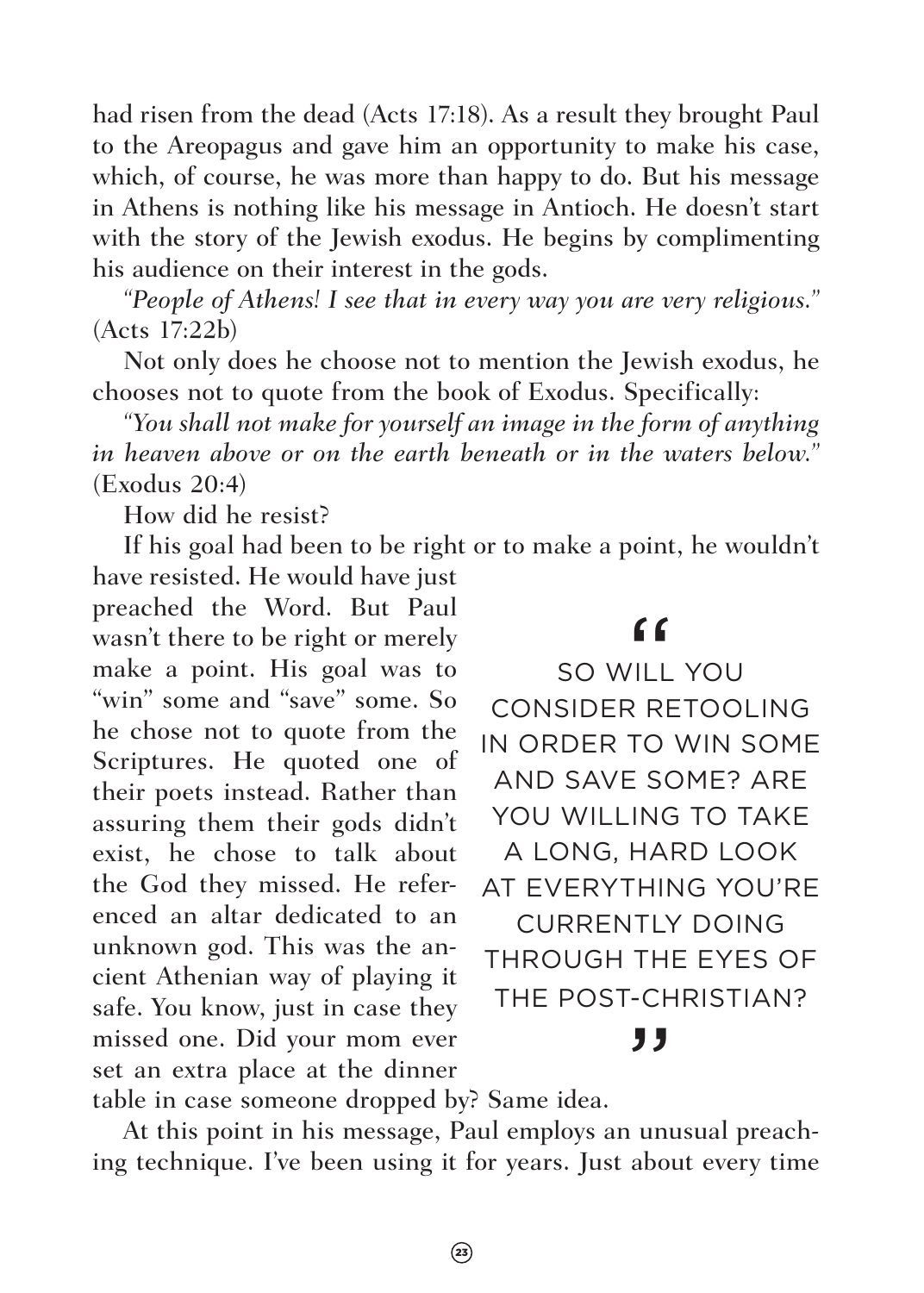I do, I'm criticized by Christians outside our churches. But I learned it from Paul. My latest attempt is in part one of the series I referenced earlier, *Who Needs God?*

So what is this unorthodox approach Paul models for us?

Paul summarizes the Genesis account of creation, including a reference to Adam, without referencing Genesis or Adam. He teaches Scripture without referencing Scripture. How unusual. Why not do what he did in Antioch? Why not give 'em chapter and verse? Why so seeker sensitive all of a sudden? We can only guess. Odds are if Paul had referenced his source, his audience may have turned him off. When your mission in life is to win some and save some, you never give up influence unnecessarily. When your mission in life is to be right, maintaining influence isn't important. I bet you know parents who wish they could go back and parent with the goal of maintaining influence rather than simply being right. You can *right* kids *right out the door*. You can right kids right out the door of the church as well.

Paul does two more unusual things in this message. He tells the Athenians they need to repent of their idolatry. But that's it. He doesn't reference all the other things they needed to repent of. And the list was long. But the most unusual facet of his message to this elite group in Athens is that he never mentions Jesus.

Don't move by that too quickly. And don't resort to, "Well, Luke may have left that part out." That's ridiculous. If you hold to the doctrine of inerrancy, that's the equivalent of blaming the Holy Spirit for leaving it out.

Anyway.

Paul references Jesus in his message. He just doesn't bother to identify him.

*"For he has set a day when he will judge the world with justice by the man he has appointed. He has given proof of this to everyone by raising him from the dead."* (Acts 17:31)

According to Luke, that's how the message concluded.

He left his audience hanging.

You should try that.

*Was it effective?*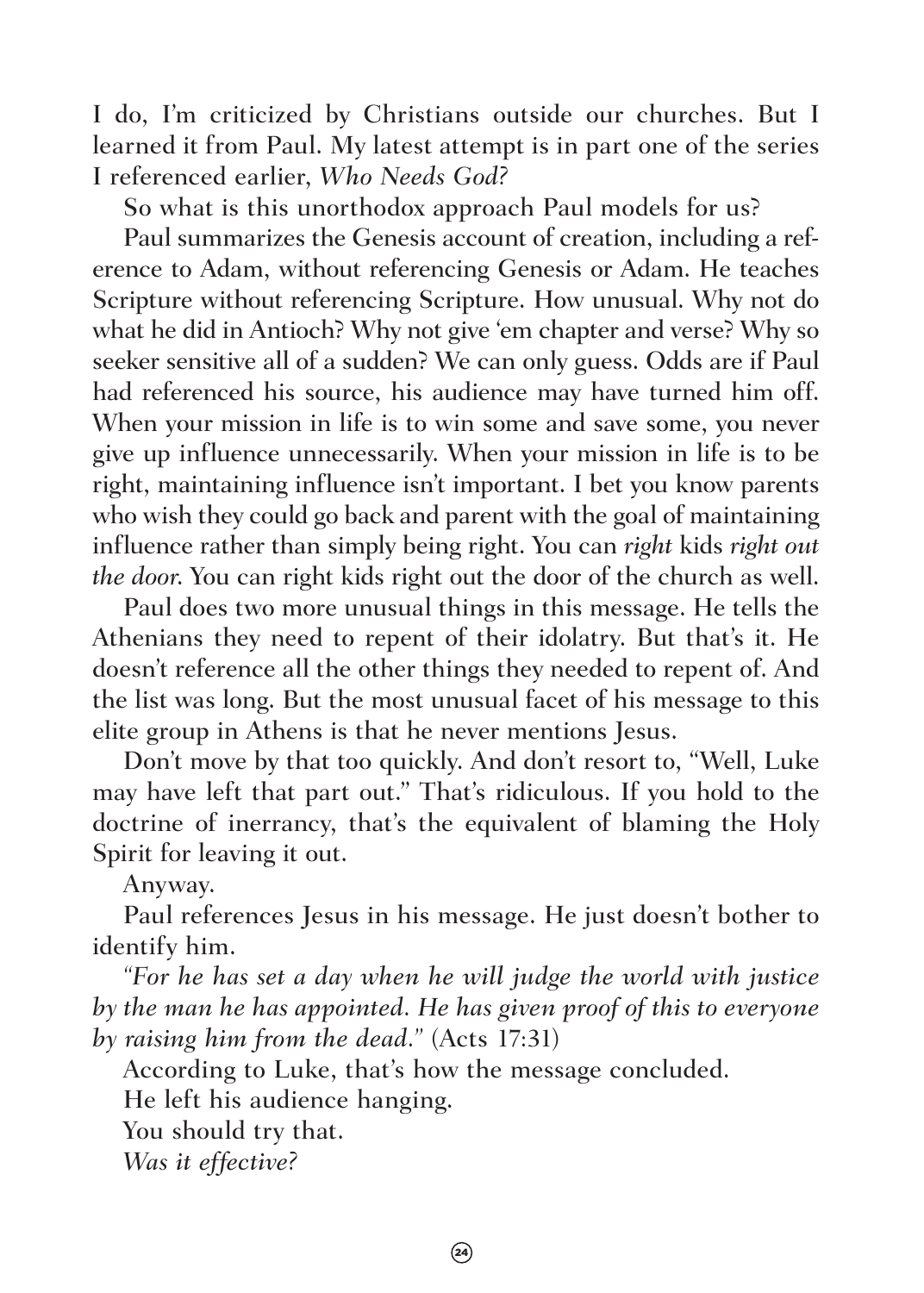*When they heard about the resurrection of the dead, some of them sneered, but others said, "We want to hear you again on this subject."*

What do you know! A two-part series.

*At that, Paul left the Council. Some of the people became followers of Paul and believed.* (Acts 17:33–34)

To say Paul's approach to the Gentiles in Athens differed from

his approach to the Jews in Pisidian Antioch would be the understatement of understatements. But his central message was the same. God has done something in the world on behalf of all humankind. He has punctuated and authenticated this great work by raising someone from the dead! "Come back for part 2 and I'll tell you his name."

### **Wrapping Up**

While my approach to preaching is not traditional, hopefully I've convinced you it's not original either. Now you know why I'm not willing to give it up. Now you understand why I want you to join me. We may be miles apart on the particulars why I m not willing to give it up. Now you<br>
understand why I want you to join me.<br>
We may be miles apart on the particulars<br>
of our theology, but that's not an obstacle for me. Besides, if we don't

WHAT IS THE "<br>T IS<br>OF FAITH OF YOUR CHILDREN WORTH? YOUR GRANDCHILDREN? THINK ABOUT IT. WHAT IS THE FAITH OF THE NEXT GENERATION WORTH? I SAY EVERYTHING.

unite around what we have in common, the day will come when it no longer matters where we differ. The approach to preaching most of us saw modeled and, consequently, unwittingly inherited is perfectly designed for a culture that no longer exists. Fortunately, first-century church leaders have modeled the way forward. The real questions is, are we willing to follow their lead? Are we ready to acknowledge the new normal and adjust? If we genuinely care about the unchurched and the post-churched, we will. If we genuinely care, we will adopt the apostle Paul's mantra: So that by all possible means I might save some.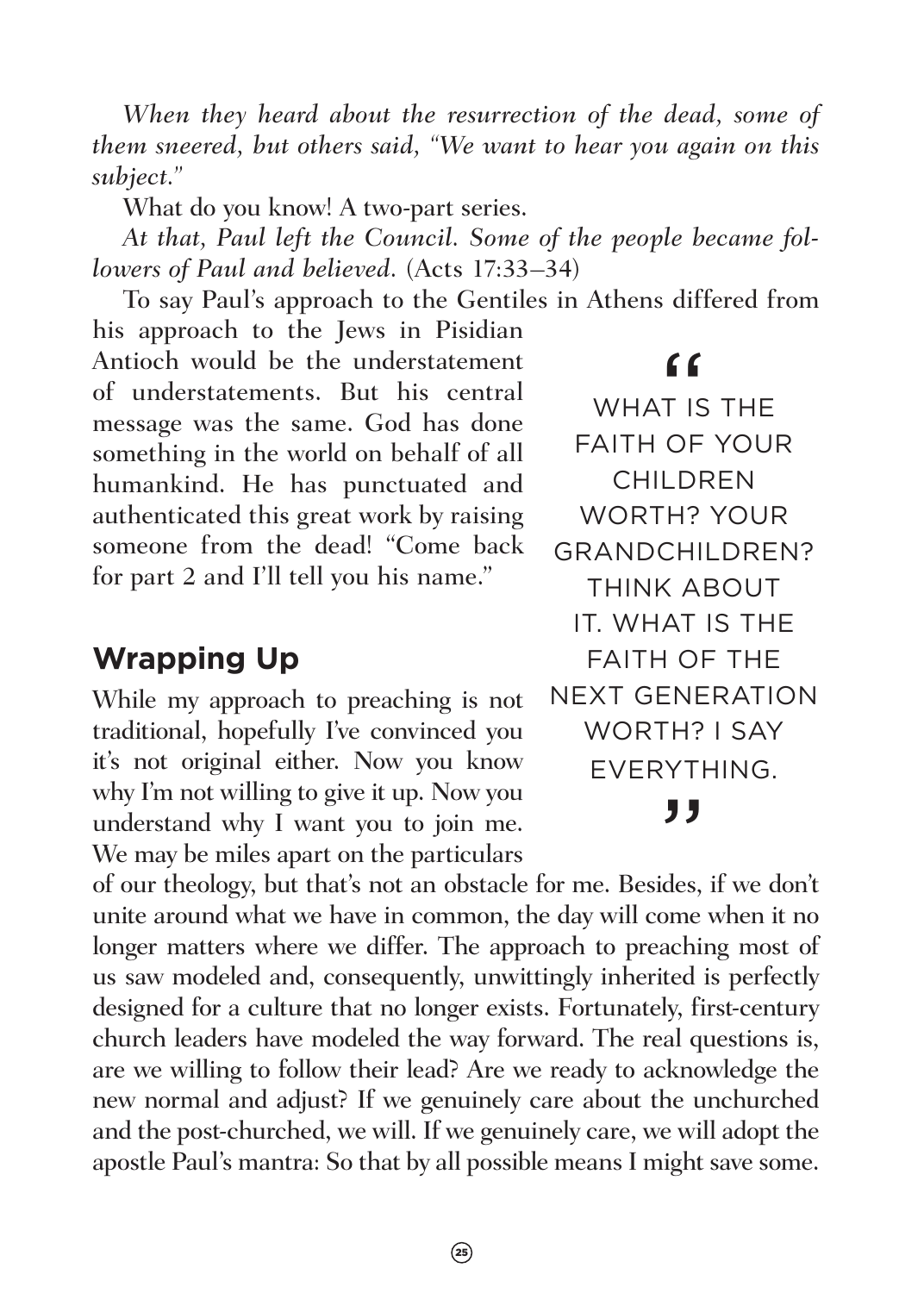Here's a question I ask church leaders every time I get the opportunity.

*What is the faith of the next generation worth?*

What is the faith of your children worth? Your grandchildren? Think about it. What is the faith of the next generation worth? I say *everything*. I say it's worth any change necessary to ensure the version of faith the next generation leaves home with is the enduring version—the faith of our first-century fathers. The version that was harder than steel and tougher than nails. The version rooted in an *event*, not a *book*.

So will you consider retooling in order to win some and save some? Are you willing to take a long, hard look at everything you're currently doing through the eyes of the post-Christian? Are you ready to be a student rather than a critic? We don't have time for tribes. We don't have time for the petty disagreements that only those inside our social media circles understand or care about. We're losing ground. The most counterproductive thing we can do is criticize and refuse to learn from one another. So come on. If you believe in the bodily resurrection of Jesus Christ, that's all I need to know. And in light of what's at stake, in light of who is at stake, perhaps that's all you need to know as well.

*Andy Stanley is the senior pastor of North Point Ministries in Georgia (a [2016 Outreach 100 church,](http://www.outreachmagazine.com/outreach-100.html) No. 37 fastest growing and No. 1 largest) and the author of several books, including* Deep and Wide: Creating Churches Unchurched People Like to Attend *and* "Visioneering: God's Blueprint for Developing and Maintaining Mission." *Read more from Andy Stanley at [OutreachMagazine.com/Andy-Stanley.](http://www.outreachmagazine.com/andy-stanley)*

*Thomas Horrocks is the pastor of Stoneybrook Community Church of God in Bloomington, Indiana, and a commissioned minister of the Church of God, Anderson, Indiana.*

 $(26)$